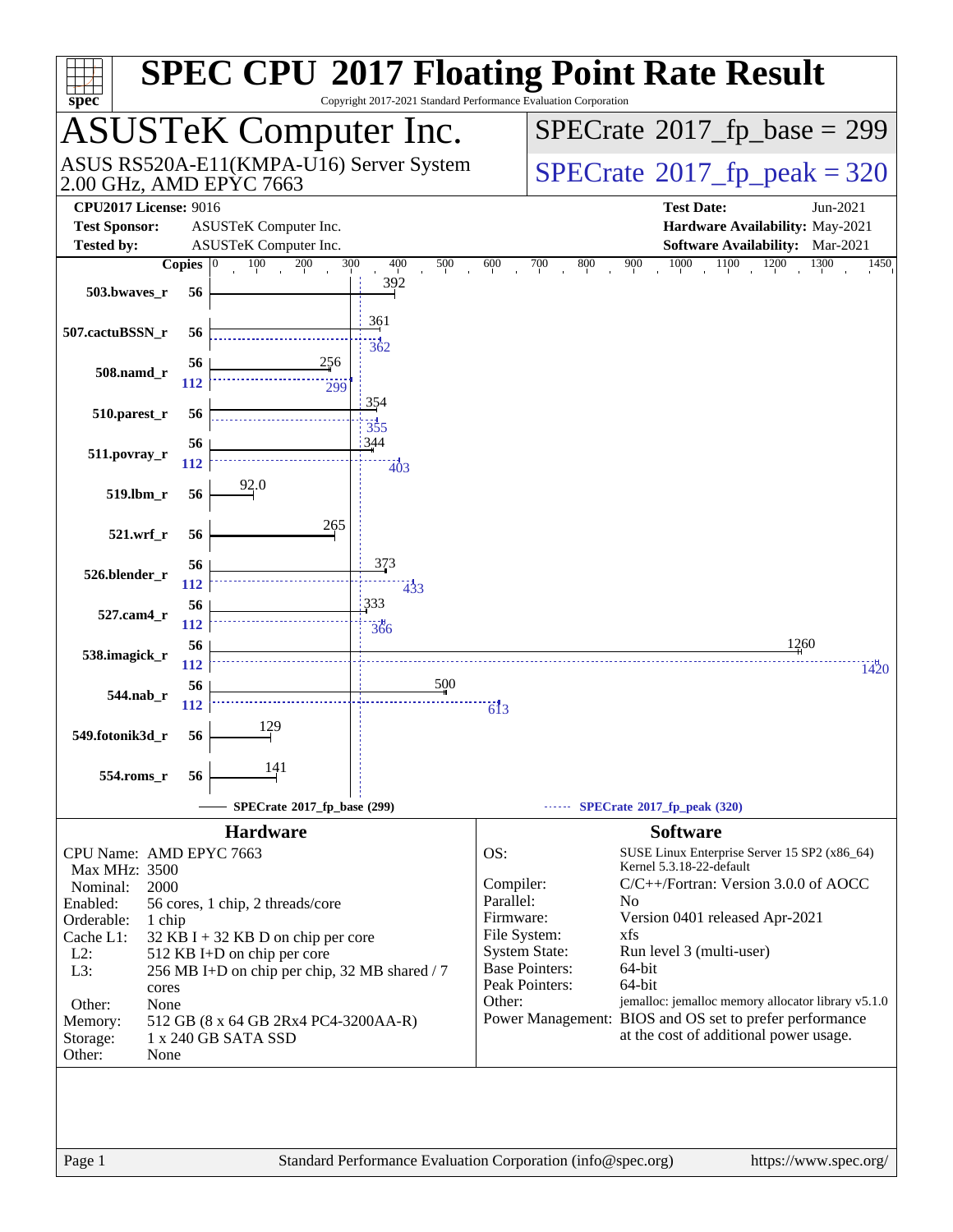

Copyright 2017-2021 Standard Performance Evaluation Corporation

## ASUSTeK Computer Inc.

2.00 GHz, AMD EPYC 7663 ASUS RS520A-E11(KMPA-U16) Server System  $\sqrt{\text{SPECrate}^{\otimes}2017\_fp\_peak} = 320$  $\sqrt{\text{SPECrate}^{\otimes}2017\_fp\_peak} = 320$  $\sqrt{\text{SPECrate}^{\otimes}2017\_fp\_peak} = 320$ 

 $SPECrate$ <sup>®</sup>[2017\\_fp\\_base =](http://www.spec.org/auto/cpu2017/Docs/result-fields.html#SPECrate2017fpbase) 299

**[Test Sponsor:](http://www.spec.org/auto/cpu2017/Docs/result-fields.html#TestSponsor)** ASUSTeK Computer Inc. **[Hardware Availability:](http://www.spec.org/auto/cpu2017/Docs/result-fields.html#HardwareAvailability)** May-2021

**[CPU2017 License:](http://www.spec.org/auto/cpu2017/Docs/result-fields.html#CPU2017License)** 9016 **[Test Date:](http://www.spec.org/auto/cpu2017/Docs/result-fields.html#TestDate)** Jun-2021

**[Tested by:](http://www.spec.org/auto/cpu2017/Docs/result-fields.html#Testedby)** ASUSTeK Computer Inc. **[Software Availability:](http://www.spec.org/auto/cpu2017/Docs/result-fields.html#SoftwareAvailability)** Mar-2021

#### **[Results Table](http://www.spec.org/auto/cpu2017/Docs/result-fields.html#ResultsTable)**

|                                         | <b>Base</b>   |                |            |                | Peak  |                |       |               |                |              |                |              |                |              |
|-----------------------------------------|---------------|----------------|------------|----------------|-------|----------------|-------|---------------|----------------|--------------|----------------|--------------|----------------|--------------|
| <b>Benchmark</b>                        | <b>Copies</b> | <b>Seconds</b> | Ratio      | <b>Seconds</b> | Ratio | <b>Seconds</b> | Ratio | <b>Copies</b> | <b>Seconds</b> | <b>Ratio</b> | <b>Seconds</b> | <b>Ratio</b> | <b>Seconds</b> | <b>Ratio</b> |
| 503.bwaves_r                            | 56            | 1433           | 392        | 1430           | 393   | 1433           | 392   | 56            | 1433           | 392          | 1430           | 393          | 1433           | 392          |
| 507.cactuBSSN r                         | 56            | 197            | 361        | 197            | 361   | 196            | 361   | 56            | 196            | 362          | 196            | 362          | 196            | 362          |
| $508$ .namd $r$                         | 56            | 207            | 256        | 210            | 253   | 207            | 257   | 112           | 353            | 301          | 355            | <u>299</u>   | 356            | 299          |
| 510.parest_r                            | 56            | 414            | 354        | 414            | 354   | 414            | 354   | 56            | 412            | 356          | 413            | 355          | 414            | 353          |
| $511.$ povray_r                         | 56            | 381            | 343        | 378            | 346   | 380            | 344   | 112           | 649            | 403          | 649            | 403          | 651            | 401          |
| 519.1bm r                               | 56            | 642            | 92.0       | 641            | 92.0  | 641            | 92.0  | 56            | 642            | 92.0         | 641            | 92.0         | 641            | 92.0         |
| $521$ .wrf r                            | 56            | 473            | 265        | 474            | 265   | 474            | 265   | 56            | 473            | 265          | 474            | 265          | 474            | 265          |
| 526.blender r                           | 56            | 230            | 371        | 228            | 374   | 229            | 373   | 112           | 394            | 433          | 394            | 433          | 396            | 431          |
| 527.cam4 r                              | 56            | 294            | 333        | 296            | 331   | 294            | 333   | 112           | 538            | 364          | 536            | 366          | 526            | 372          |
| 538.imagick_r                           | 56            | 111            | 1260       | 111            | 1260  | 111            | 1250  | 112           | 196            | 1420         | 196            | 1420         | 197            | 1410         |
| 544.nab r                               | 56            | 188            | 500        | 189            | 498   | 188            | 503   | 112           | 307            | 613          | 306            | 616          | 308            | 612          |
| 549.fotonik3d r                         | 56            | 1698           | <u>129</u> | 1701           | 128   | 1698           | 129   | 56            | 1698           | <u>129</u>   | 1701           | 128          | 1698           | 129          |
| $554$ .roms $r$                         | 56            | 630            | 141        | 633            | 141   | 633            | 141   | 56            | 630            | 141          | 633            | 141          | <u>633</u>     | <u> 141</u>  |
| $SPECrate^{\circ}2017$ fp base =<br>299 |               |                |            |                |       |                |       |               |                |              |                |              |                |              |
| $SPECrate*2017_fp\_peak =$              |               |                | 320        |                |       |                |       |               |                |              |                |              |                |              |

Results appear in the [order in which they were run](http://www.spec.org/auto/cpu2017/Docs/result-fields.html#RunOrder). Bold underlined text [indicates a median measurement.](http://www.spec.org/auto/cpu2017/Docs/result-fields.html#Median)

#### **[Compiler Notes](http://www.spec.org/auto/cpu2017/Docs/result-fields.html#CompilerNotes)**

The AMD64 AOCC Compiler Suite is available at <http://developer.amd.com/amd-aocc/>

#### **[Submit Notes](http://www.spec.org/auto/cpu2017/Docs/result-fields.html#SubmitNotes)**

The config file option 'submit' was used. 'numactl' was used to bind copies to the cores. See the configuration file for details.

#### **[Operating System Notes](http://www.spec.org/auto/cpu2017/Docs/result-fields.html#OperatingSystemNotes)**

```
'ulimit -s unlimited' was used to set environment stack size limit
'ulimit -l 2097152' was used to set environment locked pages in memory limit
  OS set to performance mode via cpupower frequency-set -g performance
runcpu command invoked through numactl i.e.:
numactl --interleave=all runcpu <etc>
'echo 8 > /proc/sys/vm/dirty_ratio' run as root to limit dirty cache to 8% of
memory.
'echo 1 > /proc/sys/vm/swappiness' run as root to limit swap usage to minimum
necessary.
'echo 1 > /proc/sys/vm/zone_reclaim_mode' run as root to free node-local memory
and avoid remote memory usage.
```

| Page 2 | Standard Performance Evaluation Corporation (info@spec.org) | https://www.spec.org/ |
|--------|-------------------------------------------------------------|-----------------------|
|--------|-------------------------------------------------------------|-----------------------|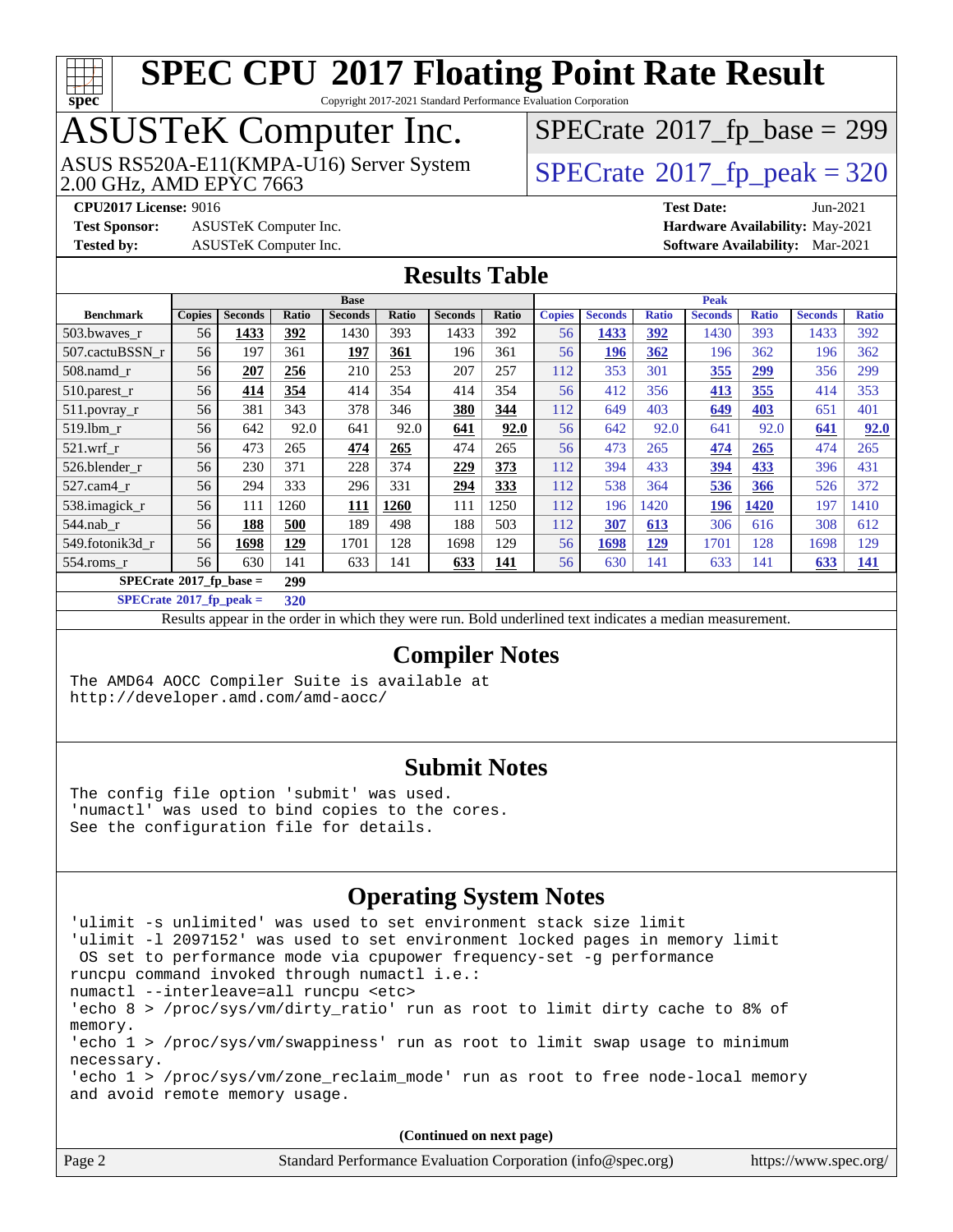

Copyright 2017-2021 Standard Performance Evaluation Corporation

# ASUSTeK Computer Inc.<br>ASUS RS520A-E11(KMPA-U16) Server System

2.00 GHz, AMD EPYC 7663

 $SPECTate$ <sup>®</sup>[2017\\_fp\\_base =](http://www.spec.org/auto/cpu2017/Docs/result-fields.html#SPECrate2017fpbase) 299

**[Test Sponsor:](http://www.spec.org/auto/cpu2017/Docs/result-fields.html#TestSponsor)** ASUSTeK Computer Inc. **[Hardware Availability:](http://www.spec.org/auto/cpu2017/Docs/result-fields.html#HardwareAvailability)** May-2021 **[Tested by:](http://www.spec.org/auto/cpu2017/Docs/result-fields.html#Testedby)** ASUSTeK Computer Inc. **[Software Availability:](http://www.spec.org/auto/cpu2017/Docs/result-fields.html#SoftwareAvailability)** Mar-2021

 $SPECTate<sup>®</sup>2017<sub>__</sub>fp<sub>__</sub>peak = 320$ 

**[CPU2017 License:](http://www.spec.org/auto/cpu2017/Docs/result-fields.html#CPU2017License)** 9016 **[Test Date:](http://www.spec.org/auto/cpu2017/Docs/result-fields.html#TestDate)** Jun-2021

#### **[Operating System Notes \(Continued\)](http://www.spec.org/auto/cpu2017/Docs/result-fields.html#OperatingSystemNotes)**

'sync; echo 3 > /proc/sys/vm/drop\_caches' run as root to reset filesystem caches. 'sysctl -w kernel.randomize\_va\_space=0' run as root to disable address space layout randomization (ASLR) to reduce run-to-run variability. 'echo always > /sys/kernel/mm/transparent\_hugepage/enabled' and 'echo always > /sys/kernel/mm/transparent\_hugepage/defrag' run as root for peak integer runs and all FP runs to enable Transparent Hugepages (THP). 'echo madvise > /sys/kernel/mm/transparent\_hugepage/enabled' run as root for base integer runs to enable THP only on request.

#### **[Environment Variables Notes](http://www.spec.org/auto/cpu2017/Docs/result-fields.html#EnvironmentVariablesNotes)**

Environment variables set by runcpu before the start of the run: LD\_LIBRARY\_PATH = "/cpu118/amd\_rate\_aocc300\_milan\_B\_lib/lib;/cpu118/amd\_rate\_aocc300\_milan \_B\_lib/lib32:"

MALLOC\_CONF = "retain:true"

#### **[General Notes](http://www.spec.org/auto/cpu2017/Docs/result-fields.html#GeneralNotes)**

Binaries were compiled on a system with 2x AMD EPYC 7742 CPU + 1TiB Memory using OpenSUSE 15.2

NA: The test sponsor attests, as of date of publication, that CVE-2017-5754 (Meltdown) is mitigated in the system as tested and documented. Yes: The test sponsor attests, as of date of publication, that CVE-2017-5753 (Spectre variant 1) is mitigated in the system as tested and documented. Yes: The test sponsor attests, as of date of publication, that CVE-2017-5715 (Spectre variant 2) is mitigated in the system as tested and documented.

jemalloc: configured and built with GCC v4.8.2 in RHEL 7.4 (No options specified) jemalloc 5.1.0 is available here: <https://github.com/jemalloc/jemalloc/releases/download/5.1.0/jemalloc-5.1.0.tar.bz2>

#### **[Platform Notes](http://www.spec.org/auto/cpu2017/Docs/result-fields.html#PlatformNotes)**

BIOS Configuration: DLWM Support = Disabled SVM Mode = Disabled NUMA nodes per socket = NPS4  $APBDIS = 1$ Fix SOC P-state = P0 Engine Boost = Enabled ACPI SRAT L3 Cache as NUMA Domain = Enabled Memory Interleaving = Disabled

**(Continued on next page)**

Page 3 Standard Performance Evaluation Corporation [\(info@spec.org\)](mailto:info@spec.org) <https://www.spec.org/>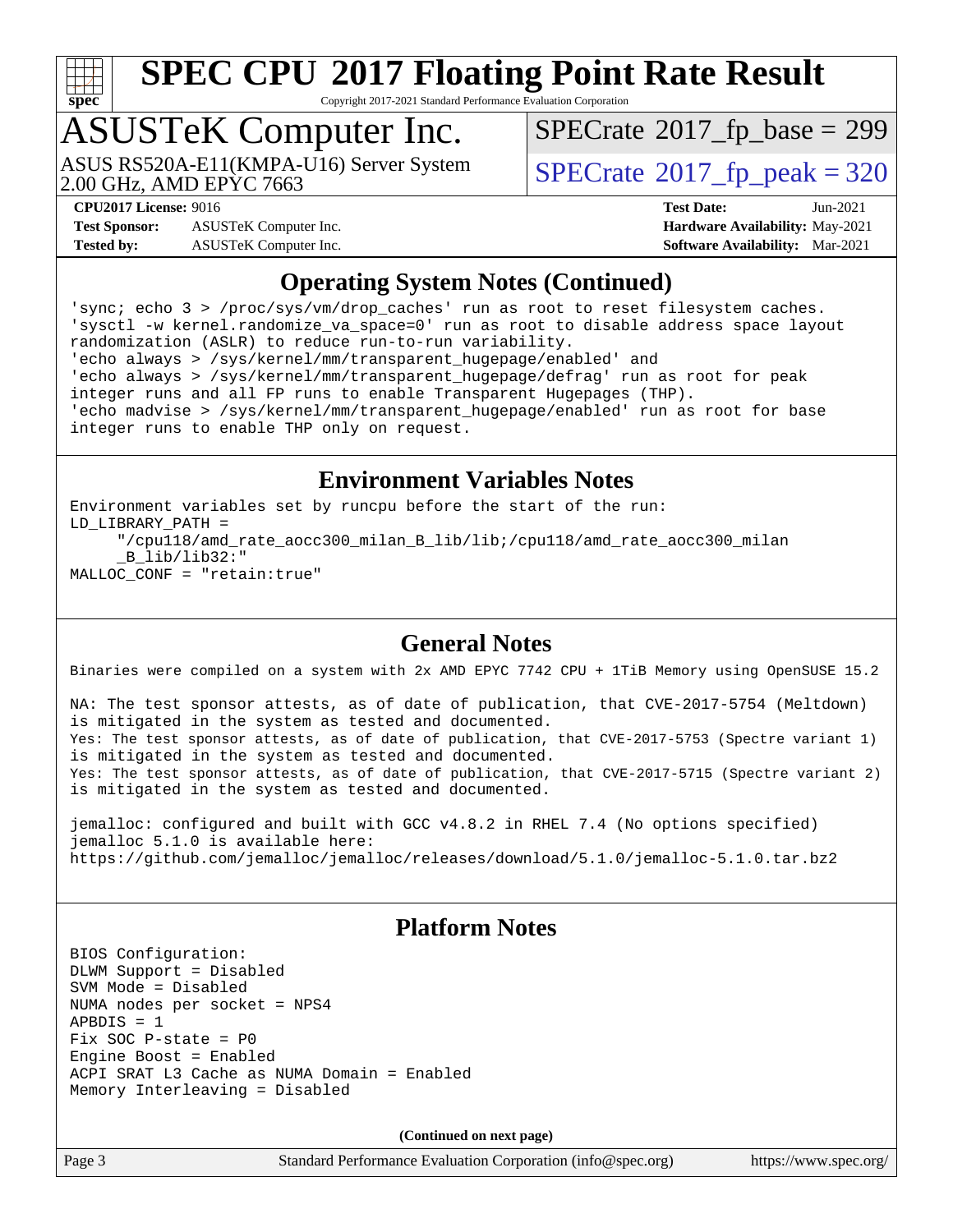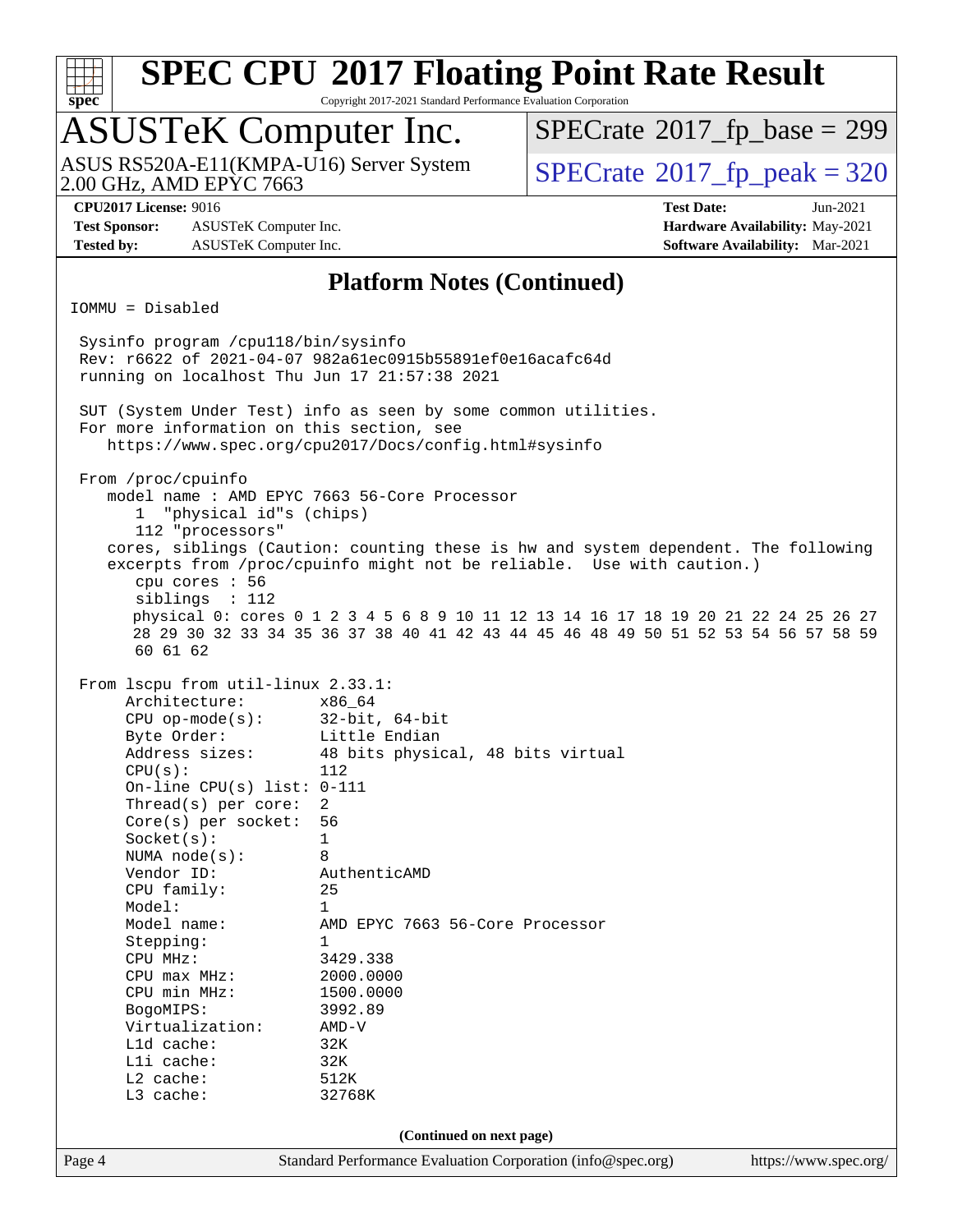

Copyright 2017-2021 Standard Performance Evaluation Corporation

## ASUSTeK Computer Inc.

2.00 GHz, AMD EPYC 7663 ASUS RS520A-E11(KMPA-U16) Server System  $\vert$  [SPECrate](http://www.spec.org/auto/cpu2017/Docs/result-fields.html#SPECrate2017fppeak)®[2017\\_fp\\_peak = 3](http://www.spec.org/auto/cpu2017/Docs/result-fields.html#SPECrate2017fppeak)20

 $SPECTate$ <sup>®</sup>[2017\\_fp\\_base =](http://www.spec.org/auto/cpu2017/Docs/result-fields.html#SPECrate2017fpbase) 299

**[Test Sponsor:](http://www.spec.org/auto/cpu2017/Docs/result-fields.html#TestSponsor)** ASUSTeK Computer Inc. **[Hardware Availability:](http://www.spec.org/auto/cpu2017/Docs/result-fields.html#HardwareAvailability)** May-2021 **[Tested by:](http://www.spec.org/auto/cpu2017/Docs/result-fields.html#Testedby)** ASUSTeK Computer Inc. **[Software Availability:](http://www.spec.org/auto/cpu2017/Docs/result-fields.html#SoftwareAvailability)** Mar-2021

**[CPU2017 License:](http://www.spec.org/auto/cpu2017/Docs/result-fields.html#CPU2017License)** 9016 **[Test Date:](http://www.spec.org/auto/cpu2017/Docs/result-fields.html#TestDate)** Jun-2021

**[Platform Notes \(Continued\)](http://www.spec.org/auto/cpu2017/Docs/result-fields.html#PlatformNotes)**

|  | NUMA $node0$ $CPU(s)$ : | $0 - 6, 56 - 62$     |
|--|-------------------------|----------------------|
|  | NUMA nodel CPU(s):      | $7 - 13,63 - 69$     |
|  | NUMA $node2$ $CPU(s)$ : | $14 - 20, 70 - 76$   |
|  | NUMA node3 CPU(s):      | $21 - 27.77 - 83$    |
|  | NUMA $node4$ $CPU(s)$ : | $28 - 34, 84 - 90$   |
|  | NUMA $node5$ $CPU(s)$ : | $35 - 41, 91 - 97$   |
|  | NUMA node6 CPU(s):      | $42 - 48, 98 - 104$  |
|  | NUMA node7 CPU(s):      | $49 - 55, 105 - 111$ |
|  |                         |                      |

 Flags: fpu vme de pse tsc msr pae mce cx8 apic sep mtrr pge mca cmov pat pse36 clflush mmx fxsr sse sse2 ht syscall nx mmxext fxsr\_opt pdpe1gb rdtscp lm constant\_tsc rep\_good nopl nonstop\_tsc cpuid extd\_apicid aperfmperf pni pclmulqdq monitor ssse3 fma cx16 pcid sse4\_1 sse4\_2 movbe popcnt aes xsave avx f16c rdrand lahf\_lm cmp\_legacy svm extapic cr8\_legacy abm sse4a misalignsse 3dnowprefetch osvw ibs skinit wdt tce topoext perfctr\_core perfctr\_nb bpext perfctr\_llc mwaitx cpb cat\_l3 cdp\_l3 invpcid\_single hw\_pstate ssbd mba ibrs ibpb stibp vmmcall fsgsbase bmi1 avx2 smep bmi2 erms invpcid cqm rdt\_a rdseed adx smap clflushopt clwb sha\_ni xsaveopt xsavec xgetbv1 xsaves cqm\_llc cqm\_occup\_llc cqm\_mbm\_total cqm\_mbm\_local clzero irperf xsaveerptr wbnoinvd arat npt lbrv svm\_lock nrip\_save tsc\_scale vmcb\_clean flushbyasid decodeassists pausefilter pfthreshold v\_vmsave\_vmload vgif umip pku ospke vaes vpclmulqdq rdpid overflow\_recov succor smca

 /proc/cpuinfo cache data cache size : 512 KB

From numactl --hardware WARNING: a numactl 'node' might or might not correspond to a physical chip. available: 8 nodes (0-7) node 0 cpus: 0 1 2 3 4 5 6 56 57 58 59 60 61 62 node 0 size: 64320 MB node 0 free: 63996 MB node 1 cpus: 7 8 9 10 11 12 13 63 64 65 66 67 68 69 node 1 size: 64506 MB node 1 free: 64211 MB node 2 cpus: 14 15 16 17 18 19 20 70 71 72 73 74 75 76 node 2 size: 64508 MB node 2 free: 64183 MB node 3 cpus: 21 22 23 24 25 26 27 77 78 79 80 81 82 83 node 3 size: 64506 MB node 3 free: 64149 MB node 4 cpus: 28 29 30 31 32 33 34 84 85 86 87 88 89 90 node 4 size: 64508 MB node 4 free: 64192 MB node 5 cpus: 35 36 37 38 39 40 41 91 92 93 94 95 96 97 node 5 size: 64472 MB node 5 free: 64162 MB node 6 cpus: 42 43 44 45 46 47 48 98 99 100 101 102 103 104 node 6 size: 64508 MB

**(Continued on next page)**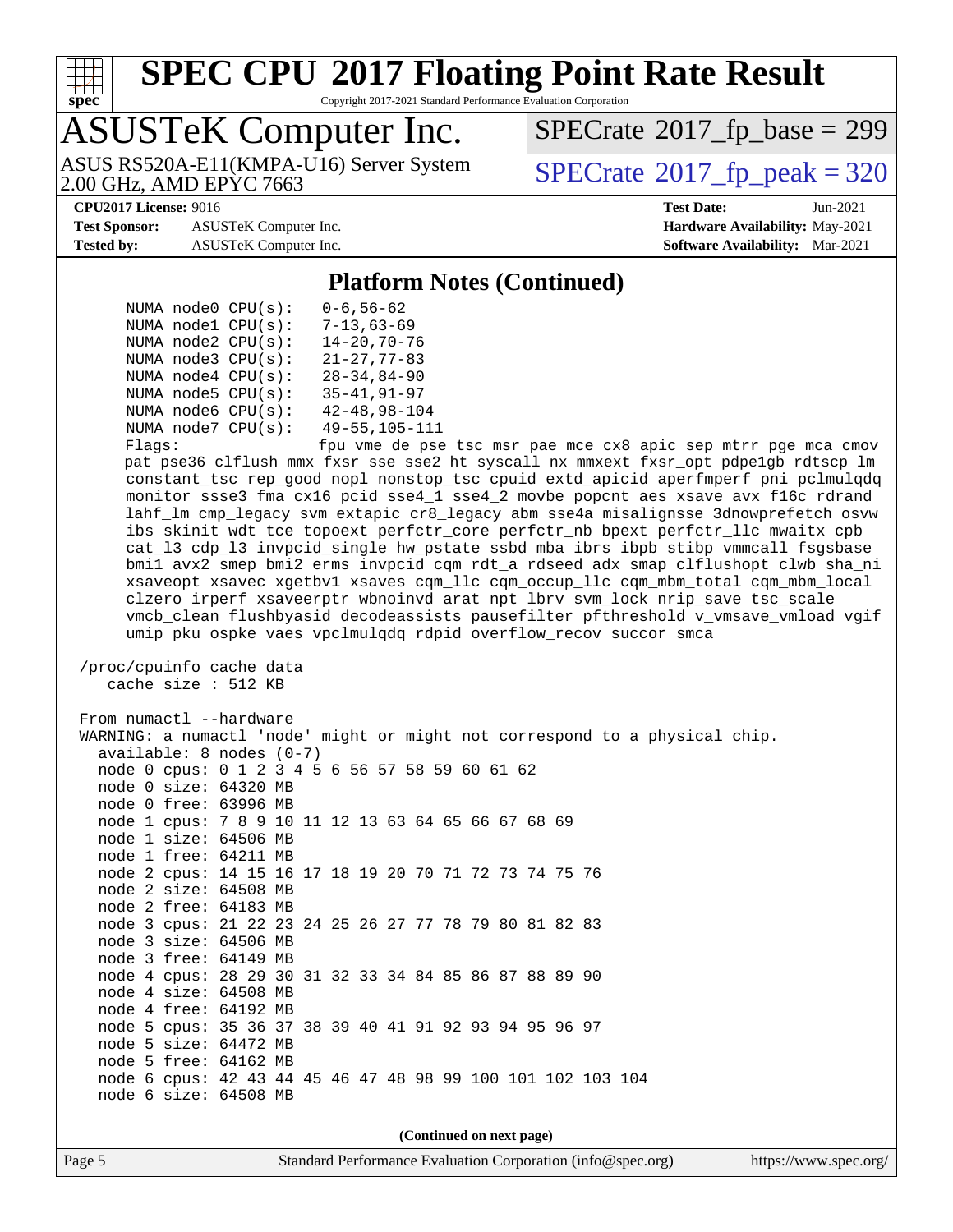

Copyright 2017-2021 Standard Performance Evaluation Corporation

### ASUSTeK Computer Inc.

2.00 GHz, AMD EPYC 7663 ASUS RS520A-E11(KMPA-U16) Server System  $\sqrt{\text{SPECrate}^{\otimes}2017\_fp\_peak} = 320$  $\sqrt{\text{SPECrate}^{\otimes}2017\_fp\_peak} = 320$  $\sqrt{\text{SPECrate}^{\otimes}2017\_fp\_peak} = 320$ 

 $SPECTate$ <sup>®</sup>[2017\\_fp\\_base =](http://www.spec.org/auto/cpu2017/Docs/result-fields.html#SPECrate2017fpbase) 299

**[Test Sponsor:](http://www.spec.org/auto/cpu2017/Docs/result-fields.html#TestSponsor)** ASUSTeK Computer Inc. **[Hardware Availability:](http://www.spec.org/auto/cpu2017/Docs/result-fields.html#HardwareAvailability)** May-2021 **[Tested by:](http://www.spec.org/auto/cpu2017/Docs/result-fields.html#Testedby)** ASUSTeK Computer Inc. **[Software Availability:](http://www.spec.org/auto/cpu2017/Docs/result-fields.html#SoftwareAvailability)** Mar-2021

**[CPU2017 License:](http://www.spec.org/auto/cpu2017/Docs/result-fields.html#CPU2017License)** 9016 **[Test Date:](http://www.spec.org/auto/cpu2017/Docs/result-fields.html#TestDate)** Jun-2021

#### **[Platform Notes \(Continued\)](http://www.spec.org/auto/cpu2017/Docs/result-fields.html#PlatformNotes)**

 node 6 free: 64195 MB node 7 cpus: 49 50 51 52 53 54 55 105 106 107 108 109 110 111 node 7 size: 64494 MB node 7 free: 64205 MB node distances: node 0 1 2 3 4 5 6 7 0: 10 11 12 12 12 12 12 12 1: 11 10 12 12 12 12 12 12 2: 12 12 10 11 12 12 12 12 3: 12 12 11 10 12 12 12 12 4: 12 12 12 12 10 11 12 12 5: 12 12 12 12 11 10 12 12 6: 12 12 12 12 12 12 10 11 7: 12 12 12 12 12 12 11 10 From /proc/meminfo MemTotal: 528206460 kB HugePages\_Total: 0 Hugepagesize: 2048 kB /sys/devices/system/cpu/cpu\*/cpufreq/scaling\_governor has performance From /etc/\*release\* /etc/\*version\* os-release: NAME="SLES" VERSION="15-SP2" VERSION\_ID="15.2" PRETTY\_NAME="SUSE Linux Enterprise Server 15 SP2" ID="sles" ID\_LIKE="suse" ANSI\_COLOR="0;32" CPE\_NAME="cpe:/o:suse:sles:15:sp2" uname -a: Linux localhost 5.3.18-22-default #1 SMP Wed Jun 3 12:16:43 UTC 2020 (720aeba) x86\_64 x86\_64 x86\_64 GNU/Linux Kernel self-reported vulnerability status: CVE-2018-12207 (iTLB Multihit): Not affected CVE-2018-3620 (L1 Terminal Fault): Not affected Microarchitectural Data Sampling: Not affected CVE-2017-5754 (Meltdown): Not affected CVE-2018-3639 (Speculative Store Bypass): Mitigation: Speculative Store Bypass disabled via prctl and seccomp **(Continued on next page)**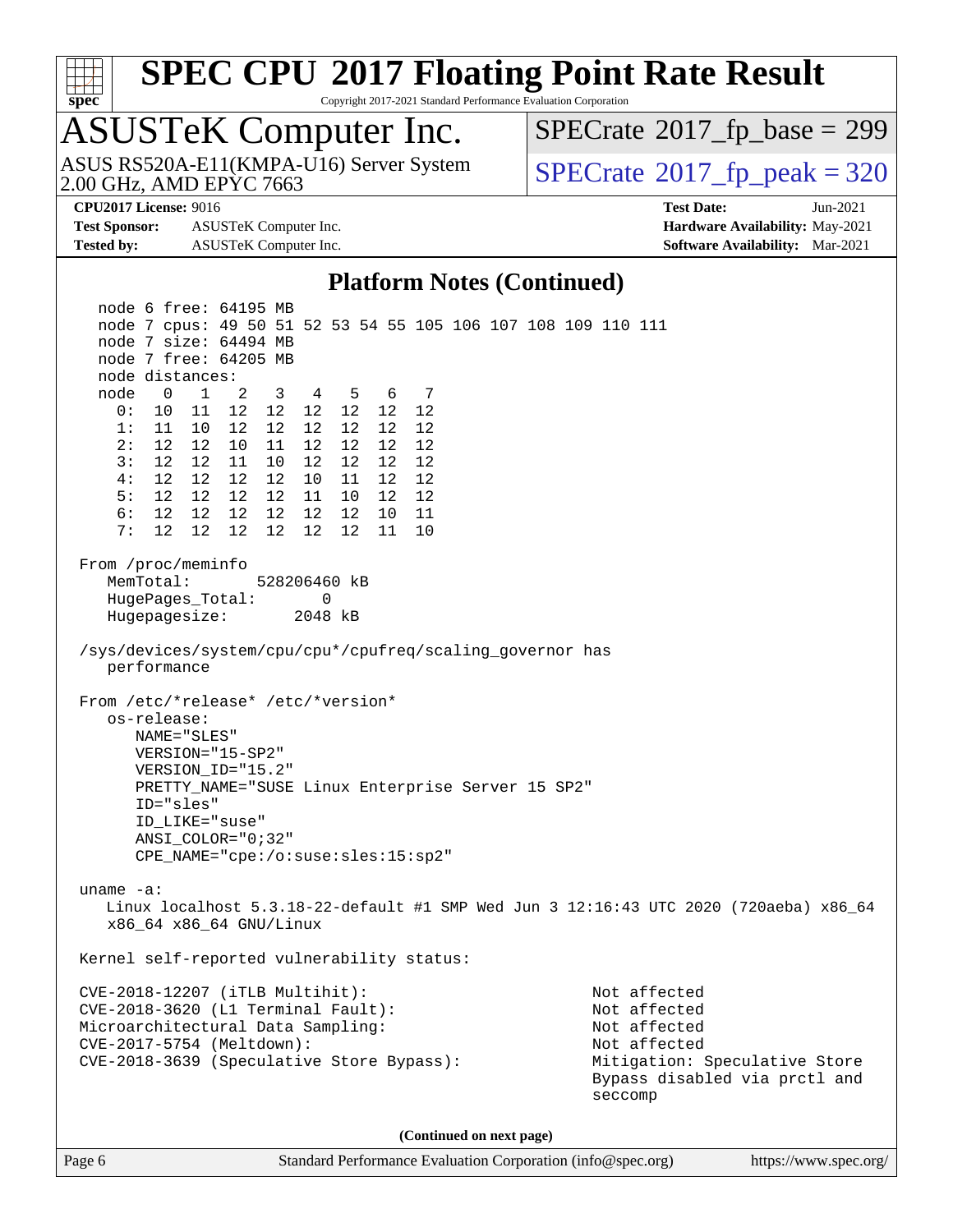

Copyright 2017-2021 Standard Performance Evaluation Corporation

### ASUSTeK Computer Inc.

ASUS RS520A-E11(KMPA-U16) Server System [SPECrate](http://www.spec.org/auto/cpu2017/Docs/result-fields.html#SPECrate2017fppeak)®[2017\\_fp\\_peak = 3](http://www.spec.org/auto/cpu2017/Docs/result-fields.html#SPECrate2017fppeak)20

 $SPECrate$ <sup>®</sup>[2017\\_fp\\_base =](http://www.spec.org/auto/cpu2017/Docs/result-fields.html#SPECrate2017fpbase) 299

**[Test Sponsor:](http://www.spec.org/auto/cpu2017/Docs/result-fields.html#TestSponsor)** ASUSTeK Computer Inc. **[Hardware Availability:](http://www.spec.org/auto/cpu2017/Docs/result-fields.html#HardwareAvailability)** May-2021 **[Tested by:](http://www.spec.org/auto/cpu2017/Docs/result-fields.html#Testedby)** ASUSTeK Computer Inc. **[Software Availability:](http://www.spec.org/auto/cpu2017/Docs/result-fields.html#SoftwareAvailability)** Mar-2021

**[CPU2017 License:](http://www.spec.org/auto/cpu2017/Docs/result-fields.html#CPU2017License)** 9016 **[Test Date:](http://www.spec.org/auto/cpu2017/Docs/result-fields.html#TestDate)** Jun-2021

#### **[Platform Notes \(Continued\)](http://www.spec.org/auto/cpu2017/Docs/result-fields.html#PlatformNotes)**

| Page 7                                                            |                                                                                                                 | Standard Performance Evaluation Corporation (info@spec.org) |                                                                                                                                                                                                                                                                         | https://www.spec.org/ |
|-------------------------------------------------------------------|-----------------------------------------------------------------------------------------------------------------|-------------------------------------------------------------|-------------------------------------------------------------------------------------------------------------------------------------------------------------------------------------------------------------------------------------------------------------------------|-----------------------|
|                                                                   |                                                                                                                 | (Continued on next page)                                    |                                                                                                                                                                                                                                                                         |                       |
| LLVM Mirror. Version. 12.0.0)<br>Target: x86_64-unknown-linux-gnu |                                                                                                                 |                                                             | AMD clang version 12.0.0 (CLANG: AOCC_3.0.0-Build#78 2020_12_10) (based on                                                                                                                                                                                              |                       |
| C                                                                 | 544.nab_r(base, peak)                                                                                           | 519.1bm_r(base, peak) 538.imagick_r(base, peak)             |                                                                                                                                                                                                                                                                         |                       |
|                                                                   |                                                                                                                 | <b>Compiler Version Notes</b>                               |                                                                                                                                                                                                                                                                         |                       |
|                                                                   | (End of data from sysinfo program)                                                                              |                                                             |                                                                                                                                                                                                                                                                         |                       |
| BIOS Revision:                                                    | 4.1                                                                                                             |                                                             |                                                                                                                                                                                                                                                                         |                       |
| BIOS Version:<br>BIOS Date:                                       | 0401<br>04/14/2021                                                                                              |                                                             |                                                                                                                                                                                                                                                                         |                       |
| BIOS:<br>BIOS Vendor:                                             | American Megatrends Inc.                                                                                        |                                                             |                                                                                                                                                                                                                                                                         |                       |
| Memory:<br>8x Unknown Unknown                                     | 8x Samsung M393A8G40AB2-CWE 64 GB 2 rank 3200                                                                   |                                                             |                                                                                                                                                                                                                                                                         |                       |
|                                                                   | frequent changes to hardware, firmware, and the "DMTF SMBIOS" standard.                                         |                                                             | Additional information from dmidecode 3.2 follows. WARNING: Use caution when you<br>interpret this section. The 'dmidecode' program reads system data which is "intended to<br>allow hardware to be accurately determined", but the intent may not be met, as there are |                       |
| Serial:                                                           | 333366669999                                                                                                    |                                                             |                                                                                                                                                                                                                                                                         |                       |
| Product:<br>Product Family: Server                                | ASUSTEK COMPUTER INC.<br>RS520A-E11-RS24U                                                                       |                                                             |                                                                                                                                                                                                                                                                         |                       |
| Vendor:                                                           | From /sys/devices/virtual/dmi/id                                                                                |                                                             |                                                                                                                                                                                                                                                                         |                       |
| SPEC is set to: /cpull8<br>Filesystem<br>/dev/sda4                | xfs<br>199G                                                                                                     | Type Size Used Avail Use% Mounted on<br>25G 175G 13% /      |                                                                                                                                                                                                                                                                         |                       |
| run-level 3 Jun 16 17:31                                          |                                                                                                                 |                                                             |                                                                                                                                                                                                                                                                         |                       |
|                                                                   | CVE-2020-0543 (Special Register Buffer Data Sampling): Not affected<br>CVE-2019-11135 (TSX Asynchronous Abort): |                                                             | always-on, RSB filling<br>Not affected                                                                                                                                                                                                                                  |                       |
|                                                                   | $CVE-2017-5715$ (Spectre variant 2):                                                                            |                                                             | sanitization<br>Mitigation: Full AMD retpoline,<br>IBPB: conditional, IBRS_FW, STIBP:                                                                                                                                                                                   |                       |
|                                                                   | $CVE-2017-5753$ (Spectre variant 1):                                                                            |                                                             | Mitigation: usercopy/swapgs<br>barriers and __user pointer                                                                                                                                                                                                              |                       |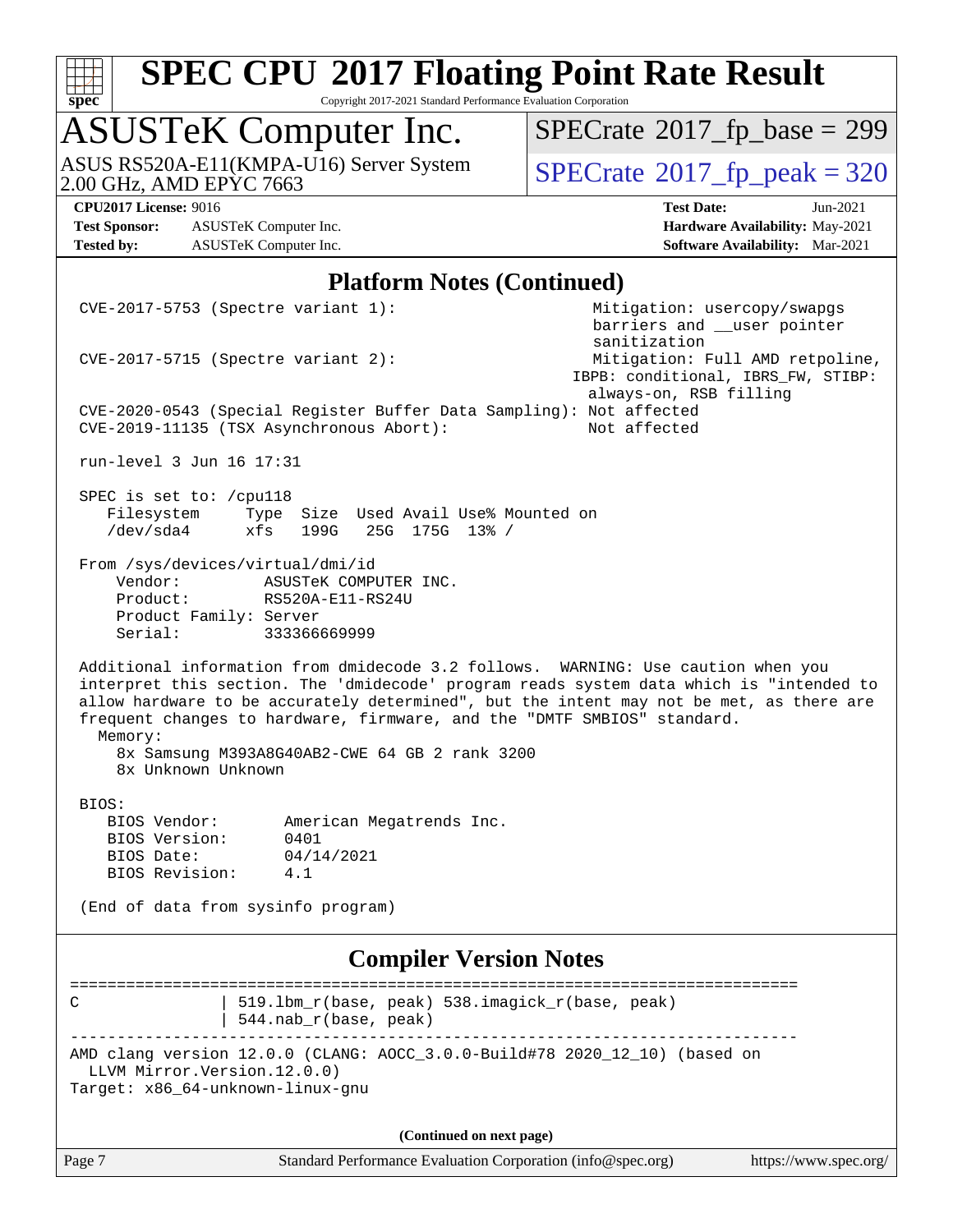

Copyright 2017-2021 Standard Performance Evaluation Corporation

### ASUSTeK Computer Inc.

ASUS RS520A-E11(KMPA-U16) Server System [SPECrate](http://www.spec.org/auto/cpu2017/Docs/result-fields.html#SPECrate2017fppeak)®[2017\\_fp\\_peak = 3](http://www.spec.org/auto/cpu2017/Docs/result-fields.html#SPECrate2017fppeak)20

 $SPECrate$ <sup>®</sup>[2017\\_fp\\_base =](http://www.spec.org/auto/cpu2017/Docs/result-fields.html#SPECrate2017fpbase) 299

**[Test Sponsor:](http://www.spec.org/auto/cpu2017/Docs/result-fields.html#TestSponsor)** ASUSTeK Computer Inc. **[Hardware Availability:](http://www.spec.org/auto/cpu2017/Docs/result-fields.html#HardwareAvailability)** May-2021 **[Tested by:](http://www.spec.org/auto/cpu2017/Docs/result-fields.html#Testedby)** ASUSTeK Computer Inc. **[Software Availability:](http://www.spec.org/auto/cpu2017/Docs/result-fields.html#SoftwareAvailability)** Mar-2021

**[CPU2017 License:](http://www.spec.org/auto/cpu2017/Docs/result-fields.html#CPU2017License)** 9016 **[Test Date:](http://www.spec.org/auto/cpu2017/Docs/result-fields.html#TestDate)** Jun-2021

#### **[Compiler Version Notes \(Continued\)](http://www.spec.org/auto/cpu2017/Docs/result-fields.html#CompilerVersionNotes)**

| Thread model: posix<br>InstalledDir: /opt/AMD/aocc-compiler-3.0.0/bin                                                                                                                                                                                                                                                                                                                                                                                                           |  |  |  |  |
|---------------------------------------------------------------------------------------------------------------------------------------------------------------------------------------------------------------------------------------------------------------------------------------------------------------------------------------------------------------------------------------------------------------------------------------------------------------------------------|--|--|--|--|
| $508.namd_r(base, peak) 510.parest_r(base, peak)$<br>$C++$                                                                                                                                                                                                                                                                                                                                                                                                                      |  |  |  |  |
| AMD clang version 12.0.0 (CLANG: AOCC_3.0.0-Build#78 2020_12_10) (based on<br>LLVM Mirror. Version. 12.0.0)<br>Target: x86_64-unknown-linux-gnu<br>Thread model: posix<br>InstalledDir: /opt/AMD/aocc-compiler-3.0.0/bin                                                                                                                                                                                                                                                        |  |  |  |  |
| C++, C   511.povray_r(base, peak) 526.blender_r(base, peak)                                                                                                                                                                                                                                                                                                                                                                                                                     |  |  |  |  |
| AMD clang version 12.0.0 (CLANG: AOCC_3.0.0-Build#78 2020_12_10) (based on<br>LLVM Mirror. Version. 12.0.0)<br>Target: x86_64-unknown-linux-gnu<br>Thread model: posix<br>InstalledDir: /opt/AMD/aocc-compiler-3.0.0/bin<br>AMD clang version 12.0.0 (CLANG: AOCC_3.0.0-Build#78 2020_12_10) (based on<br>LLVM Mirror. Version. 12.0.0)<br>Target: x86_64-unknown-linux-gnu<br>Thread model: posix<br>InstalledDir: /opt/AMD/aocc-compiler-3.0.0/bin<br>----------------------- |  |  |  |  |
| $C++$ , C, Fortran   507.cactuBSSN_r(base, peak)                                                                                                                                                                                                                                                                                                                                                                                                                                |  |  |  |  |
| ______________________________                                                                                                                                                                                                                                                                                                                                                                                                                                                  |  |  |  |  |
| AMD clang version 12.0.0 (CLANG: AOCC_3.0.0-Build#78 2020_12_10) (based on<br>LLVM Mirror.Version.12.0.0)<br>Target: x86_64-unknown-linux-gnu<br>Thread model: posix<br>InstalledDir: /opt/AMD/aocc-compiler-3.0.0/bin                                                                                                                                                                                                                                                          |  |  |  |  |
| AMD clang version 12.0.0 (CLANG: AOCC_3.0.0-Build#78 2020_12_10) (based on<br>LLVM Mirror. Version. 12.0.0)<br>Target: x86_64-unknown-linux-gnu<br>Thread model: posix                                                                                                                                                                                                                                                                                                          |  |  |  |  |
| InstalledDir: /opt/AMD/aocc-compiler-3.0.0/bin<br>AMD clang version 12.0.0 (CLANG: AOCC_3.0.0-Build#78 2020_12_10) (based on<br>LLVM Mirror. Version. 12.0.0)<br>Target: x86_64-unknown-linux-gnu<br>Thread model: posix                                                                                                                                                                                                                                                        |  |  |  |  |
| InstalledDir: /opt/AMD/aocc-compiler-3.0.0/bin                                                                                                                                                                                                                                                                                                                                                                                                                                  |  |  |  |  |
| (Continued on next page)                                                                                                                                                                                                                                                                                                                                                                                                                                                        |  |  |  |  |
|                                                                                                                                                                                                                                                                                                                                                                                                                                                                                 |  |  |  |  |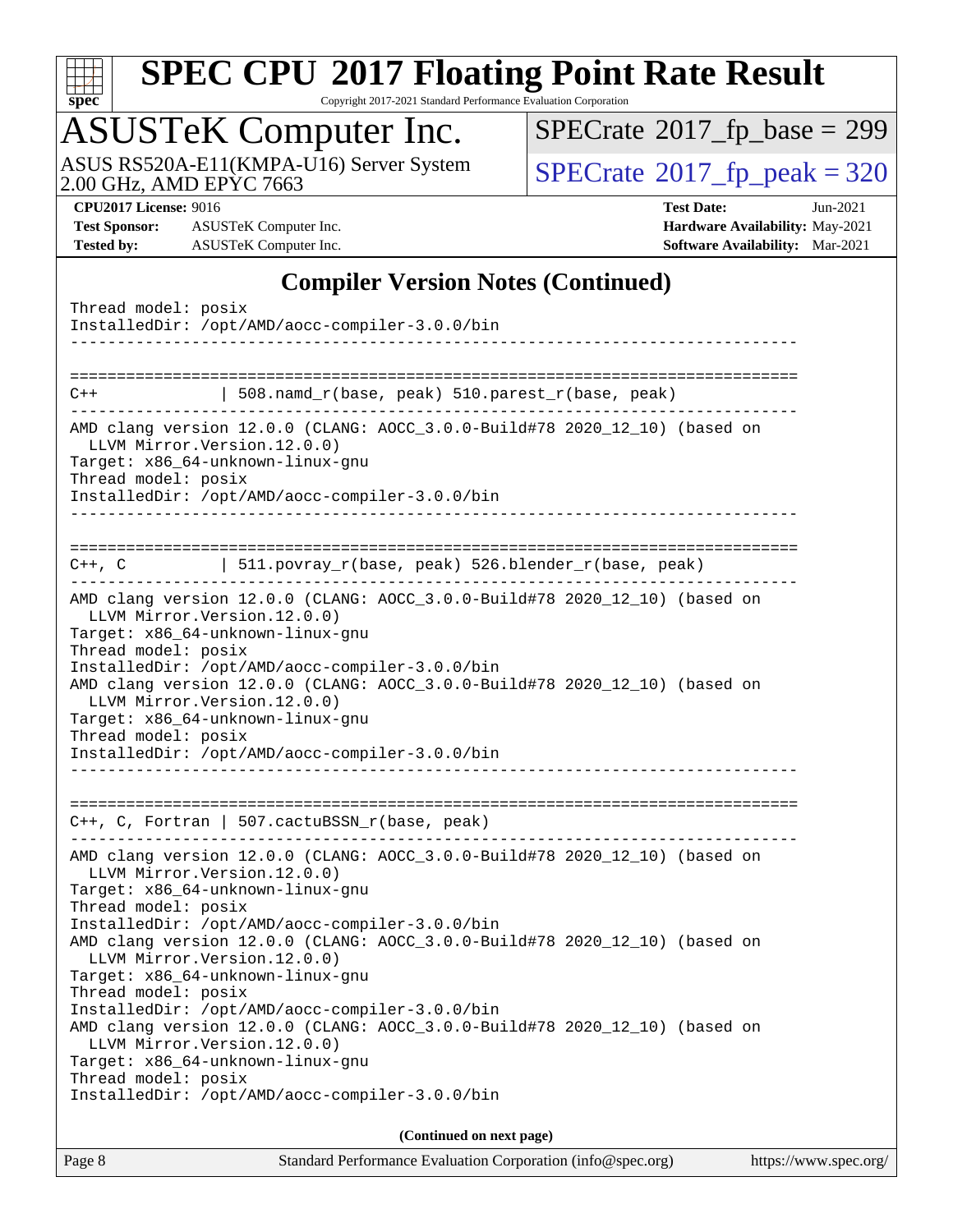| s,<br>æ<br>0<br>Ľ<br>÷ |  |  |  |  |  |
|------------------------|--|--|--|--|--|

#### **[SPEC CPU](http://www.spec.org/auto/cpu2017/Docs/result-fields.html#SPECCPU2017FloatingPointRateResult)[2017 Floating Point Rate Result](http://www.spec.org/auto/cpu2017/Docs/result-fields.html#SPECCPU2017FloatingPointRateResult)** Copyright 2017-2021 Standard Performance Evaluation Corporation

### ASUSTeK Computer Inc.

ASUS RS520A-E11(KMPA-U16) Server System [SPECrate](http://www.spec.org/auto/cpu2017/Docs/result-fields.html#SPECrate2017fppeak)®[2017\\_fp\\_peak = 3](http://www.spec.org/auto/cpu2017/Docs/result-fields.html#SPECrate2017fppeak)20

 $SPECrate$ <sup>®</sup>[2017\\_fp\\_base =](http://www.spec.org/auto/cpu2017/Docs/result-fields.html#SPECrate2017fpbase) 299

**[Test Sponsor:](http://www.spec.org/auto/cpu2017/Docs/result-fields.html#TestSponsor)** ASUSTeK Computer Inc. **[Hardware Availability:](http://www.spec.org/auto/cpu2017/Docs/result-fields.html#HardwareAvailability)** May-2021 **[Tested by:](http://www.spec.org/auto/cpu2017/Docs/result-fields.html#Testedby)** ASUSTeK Computer Inc. **[Software Availability:](http://www.spec.org/auto/cpu2017/Docs/result-fields.html#SoftwareAvailability)** Mar-2021

**[CPU2017 License:](http://www.spec.org/auto/cpu2017/Docs/result-fields.html#CPU2017License)** 9016 **[Test Date:](http://www.spec.org/auto/cpu2017/Docs/result-fields.html#TestDate)** Jun-2021

#### **[Compiler Version Notes \(Continued\)](http://www.spec.org/auto/cpu2017/Docs/result-fields.html#CompilerVersionNotes)**

| Fortran                                                                                                                                                                              | 503.bwaves r(base, peak) 549.fotonik3d r(base, peak)<br>554.roms_r(base, peak)                                                                                                                                                                               |
|--------------------------------------------------------------------------------------------------------------------------------------------------------------------------------------|--------------------------------------------------------------------------------------------------------------------------------------------------------------------------------------------------------------------------------------------------------------|
| LLVM Mirror. Version. 12.0.0)<br>Target: x86 64-unknown-linux-gnu<br>Thread model: posix                                                                                             | AMD clang version 12.0.0 (CLANG: AOCC_3.0.0-Build#78 2020_12_10) (based on<br>InstalledDir: /opt/AMD/aocc-compiler-3.0.0/bin                                                                                                                                 |
|                                                                                                                                                                                      |                                                                                                                                                                                                                                                              |
|                                                                                                                                                                                      | Fortran, C   521.wrf_r(base, peak) 527.cam4_r(base, peak)                                                                                                                                                                                                    |
| LLVM Mirror. Version. 12.0.0)<br>Target: x86 64-unknown-linux-gnu<br>Thread model: posix<br>LLVM Mirror. Version. 12.0.0)<br>Target: x86 64-unknown-linux-gnu<br>Thread model: posix | AMD clang version 12.0.0 (CLANG: AOCC 3.0.0-Build#78 2020 12 10) (based on<br>InstalledDir: /opt/AMD/aocc-compiler-3.0.0/bin<br>AMD clang version 12.0.0 (CLANG: AOCC_3.0.0-Build#78 2020_12_10) (based on<br>InstalledDir: /opt/AMD/aocc-compiler-3.0.0/bin |
|                                                                                                                                                                                      |                                                                                                                                                                                                                                                              |

#### **[Base Compiler Invocation](http://www.spec.org/auto/cpu2017/Docs/result-fields.html#BaseCompilerInvocation)**

[C benchmarks](http://www.spec.org/auto/cpu2017/Docs/result-fields.html#Cbenchmarks): [clang](http://www.spec.org/cpu2017/results/res2021q3/cpu2017-20210705-27718.flags.html#user_CCbase_clang-c)

[C++ benchmarks:](http://www.spec.org/auto/cpu2017/Docs/result-fields.html#CXXbenchmarks) [clang++](http://www.spec.org/cpu2017/results/res2021q3/cpu2017-20210705-27718.flags.html#user_CXXbase_clang-cpp)

[Fortran benchmarks](http://www.spec.org/auto/cpu2017/Docs/result-fields.html#Fortranbenchmarks): [flang](http://www.spec.org/cpu2017/results/res2021q3/cpu2017-20210705-27718.flags.html#user_FCbase_flang)

[Benchmarks using both Fortran and C](http://www.spec.org/auto/cpu2017/Docs/result-fields.html#BenchmarksusingbothFortranandC): [flang](http://www.spec.org/cpu2017/results/res2021q3/cpu2017-20210705-27718.flags.html#user_CC_FCbase_flang) [clang](http://www.spec.org/cpu2017/results/res2021q3/cpu2017-20210705-27718.flags.html#user_CC_FCbase_clang-c)

[Benchmarks using both C and C++](http://www.spec.org/auto/cpu2017/Docs/result-fields.html#BenchmarksusingbothCandCXX): [clang++](http://www.spec.org/cpu2017/results/res2021q3/cpu2017-20210705-27718.flags.html#user_CC_CXXbase_clang-cpp) [clang](http://www.spec.org/cpu2017/results/res2021q3/cpu2017-20210705-27718.flags.html#user_CC_CXXbase_clang-c)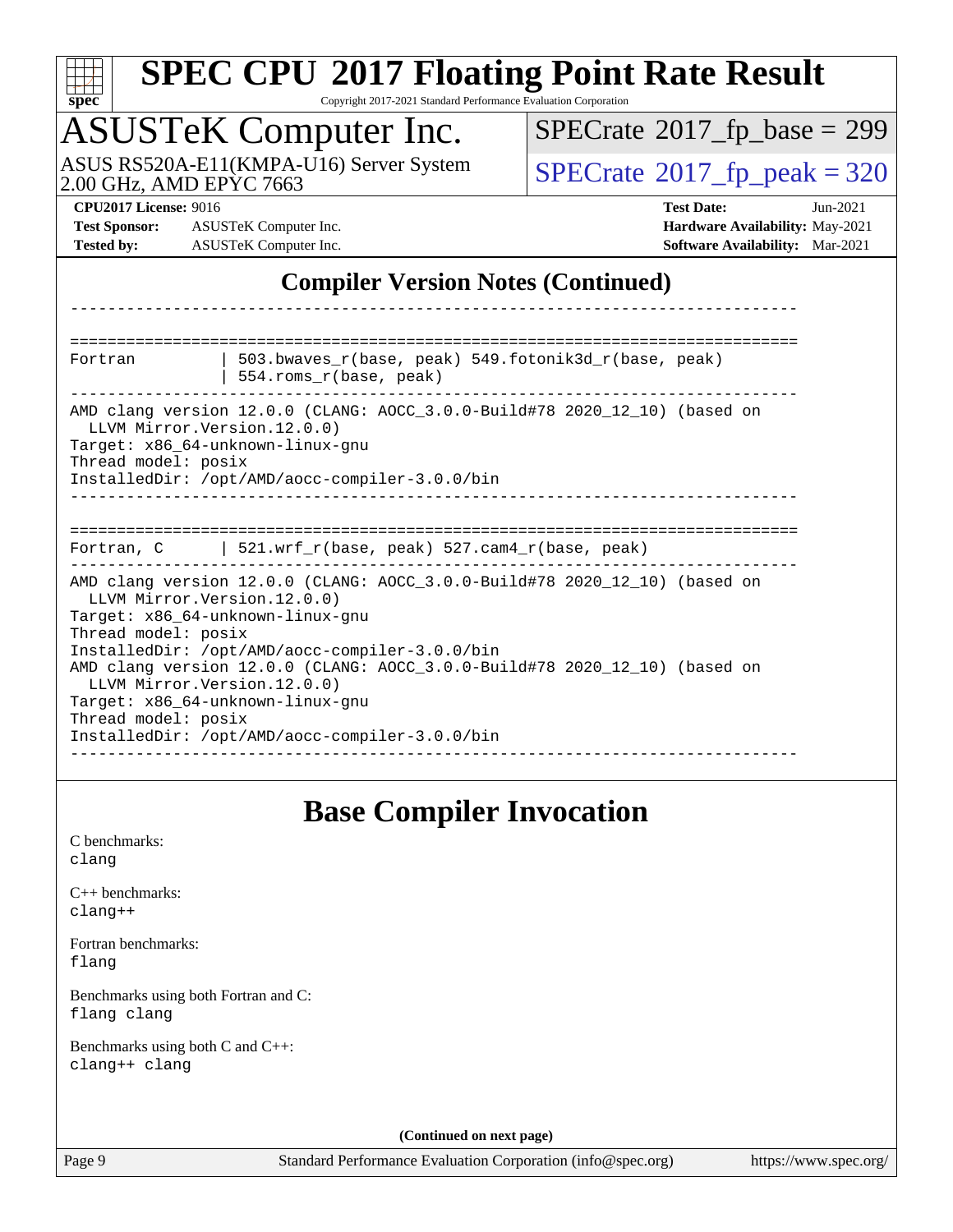

Copyright 2017-2021 Standard Performance Evaluation Corporation

### ASUSTeK Computer Inc.

2.00 GHz, AMD EPYC 7663 ASUS RS520A-E11(KMPA-U16) Server System  $\sqrt{\text{SPECrate}^{\otimes}2017\_fp\_peak} = 320$  $\sqrt{\text{SPECrate}^{\otimes}2017\_fp\_peak} = 320$  $\sqrt{\text{SPECrate}^{\otimes}2017\_fp\_peak} = 320$ 

 $SPECrate$ <sup>®</sup>[2017\\_fp\\_base =](http://www.spec.org/auto/cpu2017/Docs/result-fields.html#SPECrate2017fpbase) 299

**[CPU2017 License:](http://www.spec.org/auto/cpu2017/Docs/result-fields.html#CPU2017License)** 9016 **[Test Date:](http://www.spec.org/auto/cpu2017/Docs/result-fields.html#TestDate)** Jun-2021

**[Test Sponsor:](http://www.spec.org/auto/cpu2017/Docs/result-fields.html#TestSponsor)** ASUSTeK Computer Inc. **[Hardware Availability:](http://www.spec.org/auto/cpu2017/Docs/result-fields.html#HardwareAvailability)** May-2021 **[Tested by:](http://www.spec.org/auto/cpu2017/Docs/result-fields.html#Testedby)** ASUSTeK Computer Inc. **[Software Availability:](http://www.spec.org/auto/cpu2017/Docs/result-fields.html#SoftwareAvailability)** Mar-2021

### **[Base Compiler Invocation \(Continued\)](http://www.spec.org/auto/cpu2017/Docs/result-fields.html#BaseCompilerInvocation)**

[Benchmarks using Fortran, C, and C++:](http://www.spec.org/auto/cpu2017/Docs/result-fields.html#BenchmarksusingFortranCandCXX) [clang++](http://www.spec.org/cpu2017/results/res2021q3/cpu2017-20210705-27718.flags.html#user_CC_CXX_FCbase_clang-cpp) [clang](http://www.spec.org/cpu2017/results/res2021q3/cpu2017-20210705-27718.flags.html#user_CC_CXX_FCbase_clang-c) [flang](http://www.spec.org/cpu2017/results/res2021q3/cpu2017-20210705-27718.flags.html#user_CC_CXX_FCbase_flang)

#### **[Base Portability Flags](http://www.spec.org/auto/cpu2017/Docs/result-fields.html#BasePortabilityFlags)**

 503.bwaves\_r: [-DSPEC\\_LP64](http://www.spec.org/cpu2017/results/res2021q3/cpu2017-20210705-27718.flags.html#suite_baseEXTRA_PORTABILITY503_bwaves_r_DSPEC_LP64) 507.cactuBSSN\_r: [-DSPEC\\_LP64](http://www.spec.org/cpu2017/results/res2021q3/cpu2017-20210705-27718.flags.html#suite_baseEXTRA_PORTABILITY507_cactuBSSN_r_DSPEC_LP64) 508.namd\_r: [-DSPEC\\_LP64](http://www.spec.org/cpu2017/results/res2021q3/cpu2017-20210705-27718.flags.html#suite_baseEXTRA_PORTABILITY508_namd_r_DSPEC_LP64) 510.parest\_r: [-DSPEC\\_LP64](http://www.spec.org/cpu2017/results/res2021q3/cpu2017-20210705-27718.flags.html#suite_baseEXTRA_PORTABILITY510_parest_r_DSPEC_LP64) 511.povray\_r: [-DSPEC\\_LP64](http://www.spec.org/cpu2017/results/res2021q3/cpu2017-20210705-27718.flags.html#suite_baseEXTRA_PORTABILITY511_povray_r_DSPEC_LP64) 519.lbm\_r: [-DSPEC\\_LP64](http://www.spec.org/cpu2017/results/res2021q3/cpu2017-20210705-27718.flags.html#suite_baseEXTRA_PORTABILITY519_lbm_r_DSPEC_LP64) 521.wrf\_r: [-DSPEC\\_CASE\\_FLAG](http://www.spec.org/cpu2017/results/res2021q3/cpu2017-20210705-27718.flags.html#b521.wrf_r_baseCPORTABILITY_DSPEC_CASE_FLAG) [-Mbyteswapio](http://www.spec.org/cpu2017/results/res2021q3/cpu2017-20210705-27718.flags.html#user_baseFPORTABILITY521_wrf_r_F-mbyteswapio) [-DSPEC\\_LP64](http://www.spec.org/cpu2017/results/res2021q3/cpu2017-20210705-27718.flags.html#suite_baseEXTRA_PORTABILITY521_wrf_r_DSPEC_LP64) 526.blender\_r: [-funsigned-char](http://www.spec.org/cpu2017/results/res2021q3/cpu2017-20210705-27718.flags.html#user_baseCPORTABILITY526_blender_r_aocc-unsigned-char) [-D\\_\\_BOOL\\_DEFINED](http://www.spec.org/cpu2017/results/res2021q3/cpu2017-20210705-27718.flags.html#b526.blender_r_baseCXXPORTABILITY_D__BOOL_DEFINED) [-DSPEC\\_LP64](http://www.spec.org/cpu2017/results/res2021q3/cpu2017-20210705-27718.flags.html#suite_baseEXTRA_PORTABILITY526_blender_r_DSPEC_LP64) 527.cam4\_r: [-DSPEC\\_CASE\\_FLAG](http://www.spec.org/cpu2017/results/res2021q3/cpu2017-20210705-27718.flags.html#b527.cam4_r_basePORTABILITY_DSPEC_CASE_FLAG) [-DSPEC\\_LP64](http://www.spec.org/cpu2017/results/res2021q3/cpu2017-20210705-27718.flags.html#suite_baseEXTRA_PORTABILITY527_cam4_r_DSPEC_LP64) 538.imagick\_r: [-DSPEC\\_LP64](http://www.spec.org/cpu2017/results/res2021q3/cpu2017-20210705-27718.flags.html#suite_baseEXTRA_PORTABILITY538_imagick_r_DSPEC_LP64) 544.nab\_r: [-DSPEC\\_LP64](http://www.spec.org/cpu2017/results/res2021q3/cpu2017-20210705-27718.flags.html#suite_baseEXTRA_PORTABILITY544_nab_r_DSPEC_LP64) 549.fotonik3d\_r: [-DSPEC\\_LP64](http://www.spec.org/cpu2017/results/res2021q3/cpu2017-20210705-27718.flags.html#suite_baseEXTRA_PORTABILITY549_fotonik3d_r_DSPEC_LP64) 554.roms\_r: [-DSPEC\\_LP64](http://www.spec.org/cpu2017/results/res2021q3/cpu2017-20210705-27718.flags.html#suite_baseEXTRA_PORTABILITY554_roms_r_DSPEC_LP64)

#### **[Base Optimization Flags](http://www.spec.org/auto/cpu2017/Docs/result-fields.html#BaseOptimizationFlags)**

```
C benchmarks: 
-m64 -flto -Wl,-mllvm -Wl,-region-vectorize
-Wl,-mllvm -Wl,-function-specialize
-Wl,-mllvm -Wl,-align-all-nofallthru-blocks=6
-Wl,-mllvm -Wl,-reduce-array-computations=3 -O3 -ffast-math
-march=znver3 -fveclib=AMDLIBM -fstruct-layout=5
-mllvm -unroll-threshold=50 -mllvm -inline-threshold=1000
-fremap-arrays -mllvm -function-specialize -flv-function-specialization
-mllvm -enable-gvn-hoist -mllvm -global-vectorize-slp=true
-mllvm -enable-licm-vrp -mllvm -reduce-array-computations=3 -z muldefs
-lamdlibm -ljemalloc -lflang -lflangrti
C++ benchmarks: 
-m64 -std=c++98 -mno-adx -mno-sse4a
-Wl,-mllvm -Wl,-x86-use-vzeroupper=false -flto
```

```
-Wl,-mllvm -Wl,-region-vectorize -Wl,-mllvm -Wl,-function-specialize
-Wl,-mllvm -Wl,-align-all-nofallthru-blocks=6
-Wl,-mllvm -Wl,-reduce-array-computations=3 -O3 -ffast-math
-march=znver3 -fveclib=AMDLIBM -mllvm -enable-partial-unswitch
-mllvm -unroll-threshold=100 -finline-aggressive
```

```
-flv-function-specialization -mllvm -loop-unswitch-threshold=200000
```

| Page 10 | Standard Performance Evaluation Corporation (info@spec.org) | https://www.spec.org/ |
|---------|-------------------------------------------------------------|-----------------------|
|         |                                                             |                       |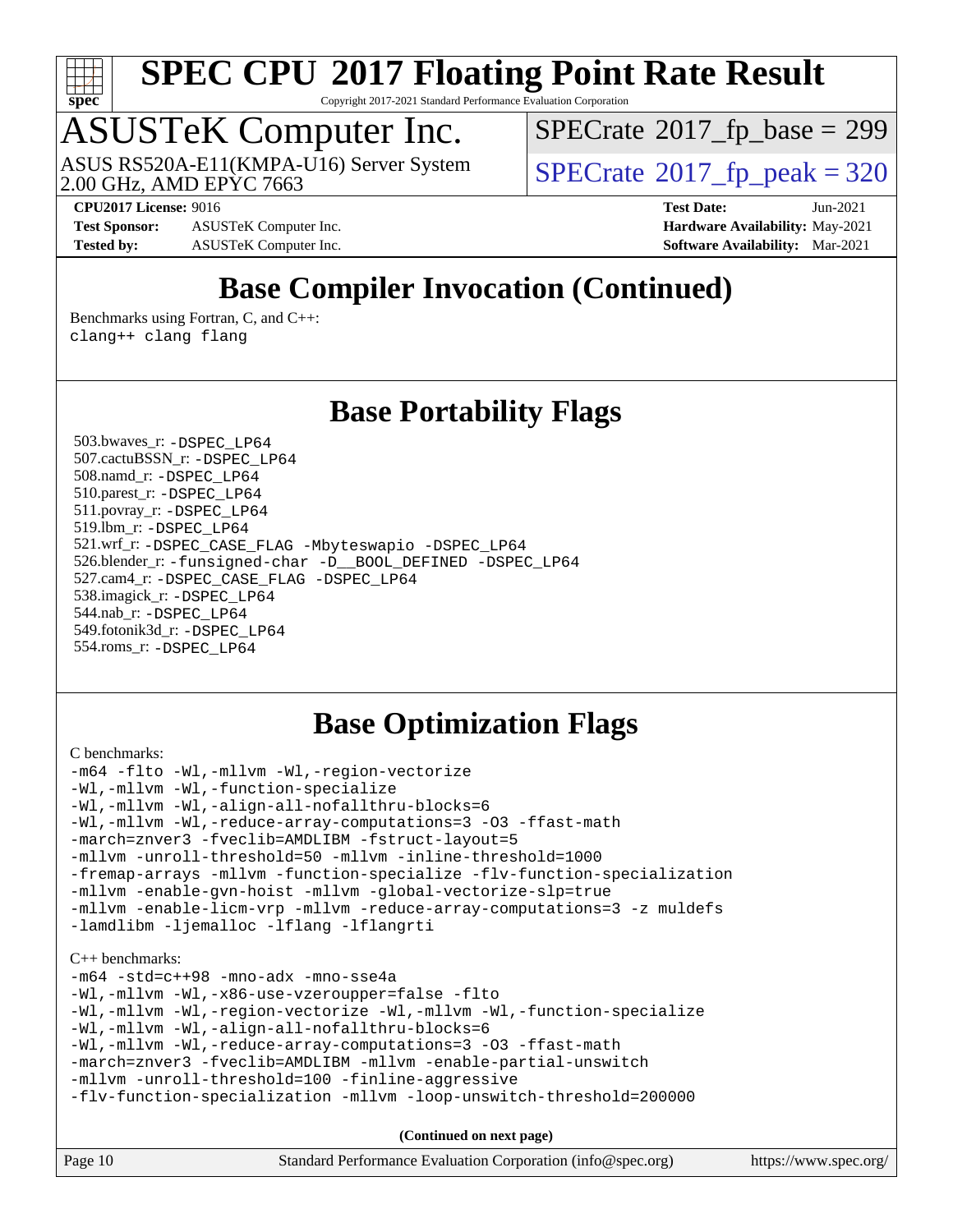

Copyright 2017-2021 Standard Performance Evaluation Corporation

### ASUSTeK Computer Inc.

ASUS RS520A-E11(KMPA-U16) Server System<br>2.00 GHz, AMD EPYC 7663

 $SPECTate$ <sup>®</sup>[2017\\_fp\\_base =](http://www.spec.org/auto/cpu2017/Docs/result-fields.html#SPECrate2017fpbase) 299

 $SPECTate<sup>®</sup>2017<sub>__</sub>fp<sub>__</sub>peak = 320$ 

**[Test Sponsor:](http://www.spec.org/auto/cpu2017/Docs/result-fields.html#TestSponsor)** ASUSTeK Computer Inc. **[Hardware Availability:](http://www.spec.org/auto/cpu2017/Docs/result-fields.html#HardwareAvailability)** May-2021 **[Tested by:](http://www.spec.org/auto/cpu2017/Docs/result-fields.html#Testedby)** ASUSTeK Computer Inc. **[Software Availability:](http://www.spec.org/auto/cpu2017/Docs/result-fields.html#SoftwareAvailability)** Mar-2021

**[CPU2017 License:](http://www.spec.org/auto/cpu2017/Docs/result-fields.html#CPU2017License)** 9016 **[Test Date:](http://www.spec.org/auto/cpu2017/Docs/result-fields.html#TestDate)** Jun-2021

### **[Base Optimization Flags \(Continued\)](http://www.spec.org/auto/cpu2017/Docs/result-fields.html#BaseOptimizationFlags)**

[C++ benchmarks](http://www.spec.org/auto/cpu2017/Docs/result-fields.html#CXXbenchmarks) (continued):

[-mllvm -reroll-loops](http://www.spec.org/cpu2017/results/res2021q3/cpu2017-20210705-27718.flags.html#user_CXXbase_F-reroll-loops) [-mllvm -aggressive-loop-unswitch](http://www.spec.org/cpu2017/results/res2021q3/cpu2017-20210705-27718.flags.html#user_CXXbase_F-aggressive-loop-unswitch_abd8177005d493f9a81f88ae32814acdc0422950e54bc53b0605c538e2e7549eb43d48c826089056b98aa2f0c142dc7ed1401fa1c97db9286a8c3ff748437b59) [-mllvm -extra-vectorizer-passes](http://www.spec.org/cpu2017/results/res2021q3/cpu2017-20210705-27718.flags.html#user_CXXbase_F-extra-vectorizer-passes_4bb9f90681e045f5ce38050c5c48e52c5a95ed819cbc44e12f6b389a91a38f1bfb7d9f51b06906bf2bd7ccd881019f6383c418982c71e3a142c10a060056d555) [-mllvm -reduce-array-computations=3](http://www.spec.org/cpu2017/results/res2021q3/cpu2017-20210705-27718.flags.html#user_CXXbase_F-reduce-array-computations) [-mllvm -global-vectorize-slp=true](http://www.spec.org/cpu2017/results/res2021q3/cpu2017-20210705-27718.flags.html#user_CXXbase_F-global-vectorize-slp_f701c289ed3fc79483844cad3672606d268e3123d2651e764a36e57810b634b30ff7af25c43ce4288d0e4c1cc47ba156fce6ed971bc0d0e53c4c557f353d3dec) [-mllvm -convert-pow-exp-to-int=false](http://www.spec.org/cpu2017/results/res2021q3/cpu2017-20210705-27718.flags.html#user_CXXbase_F-convert-pow-exp-to-int_48075d7f300181d7350b7c152e089ba974e4acf53c583458eae87b0ecd6f9aa5a8546e2797aca77a784d497b972647cfd65b81c02996ee1106af5ba1043433c1) [-z muldefs](http://www.spec.org/cpu2017/results/res2021q3/cpu2017-20210705-27718.flags.html#user_CXXbase_aocc-muldefs) [-lamdlibm](http://www.spec.org/cpu2017/results/res2021q3/cpu2017-20210705-27718.flags.html#user_CXXbase_F-lamdlibm) [-ljemalloc](http://www.spec.org/cpu2017/results/res2021q3/cpu2017-20210705-27718.flags.html#user_CXXbase_jemalloc-lib) [-lflang](http://www.spec.org/cpu2017/results/res2021q3/cpu2017-20210705-27718.flags.html#user_CXXbase_F-lflang) [-lflangrti](http://www.spec.org/cpu2017/results/res2021q3/cpu2017-20210705-27718.flags.html#user_CXXbase_F-lflangrti) [Fortran benchmarks](http://www.spec.org/auto/cpu2017/Docs/result-fields.html#Fortranbenchmarks): [-m64](http://www.spec.org/cpu2017/results/res2021q3/cpu2017-20210705-27718.flags.html#user_FCbase_F-m64) [-Wl,-mllvm -Wl,-enable-X86-prefetching](http://www.spec.org/cpu2017/results/res2021q3/cpu2017-20210705-27718.flags.html#user_FCbase_F-enable-X86-prefetching_362de7b2f7f327d498ff3502bcaa6d8937de40fbbc59a600e539433e6b2cb9ea5e30d4a00c3465ce74a160670b5fcaffd57d10fdc90b0d7ee2c6f387a6bf1aee) [-Wl,-mllvm -Wl,-enable-licm-vrp](http://www.spec.org/cpu2017/results/res2021q3/cpu2017-20210705-27718.flags.html#user_FCbase_F-enable-licm-vrp_65c4fc69039207ec88421e1591ba3bbf2ac715c2f390cac268ece6f40ae7757bd65f971ef38c9b70aedd2bf37e4037d3d64a7fe88db6aed78b6f244274772259) [-flto](http://www.spec.org/cpu2017/results/res2021q3/cpu2017-20210705-27718.flags.html#user_FCbase_aocc-flto) [-Wl,-mllvm -Wl,-region-vectorize](http://www.spec.org/cpu2017/results/res2021q3/cpu2017-20210705-27718.flags.html#user_FCbase_F-region-vectorize_fb6c6b5aa293c88efc6c7c2b52b20755e943585b1fe8658c35afef78727fff56e1a56891413c30e36b8e2a6f9a71126986319243e80eb6110b78b288f533c52b) [-Wl,-mllvm -Wl,-function-specialize](http://www.spec.org/cpu2017/results/res2021q3/cpu2017-20210705-27718.flags.html#user_FCbase_F-function-specialize_7e7e661e57922243ee67c9a1251cb8910e607325179a0ce7f2884e09a6f5d4a5ef0ae4f37e8a2a11c95fc48e931f06dc2b6016f14b511fcb441e048bef1b065a) [-Wl,-mllvm -Wl,-align-all-nofallthru-blocks=6](http://www.spec.org/cpu2017/results/res2021q3/cpu2017-20210705-27718.flags.html#user_FCbase_F-align-all-nofallthru-blocks) [-Wl,-mllvm -Wl,-reduce-array-computations=3](http://www.spec.org/cpu2017/results/res2021q3/cpu2017-20210705-27718.flags.html#user_FCbase_F-reduce-array-computations_b882aefe7a5dda4e33149f6299762b9a720dace3e498e13756f4c04e5a19edf5315c1f3993de2e61ec41e8c206231f84e05da7040e1bb5d69ba27d10a12507e4) [-Hz,1,0x1](http://www.spec.org/cpu2017/results/res2021q3/cpu2017-20210705-27718.flags.html#user_FCbase_F-save-array-metadata) [-O3](http://www.spec.org/cpu2017/results/res2021q3/cpu2017-20210705-27718.flags.html#user_FCbase_F-O3) [-ffast-math](http://www.spec.org/cpu2017/results/res2021q3/cpu2017-20210705-27718.flags.html#user_FCbase_aocc-ffast-math) [-march=znver3](http://www.spec.org/cpu2017/results/res2021q3/cpu2017-20210705-27718.flags.html#user_FCbase_aocc-march) [-fveclib=AMDLIBM](http://www.spec.org/cpu2017/results/res2021q3/cpu2017-20210705-27718.flags.html#user_FCbase_F-fveclib) [-Kieee](http://www.spec.org/cpu2017/results/res2021q3/cpu2017-20210705-27718.flags.html#user_FCbase_F-kieee) [-Mrecursive](http://www.spec.org/cpu2017/results/res2021q3/cpu2017-20210705-27718.flags.html#user_FCbase_F-mrecursive) [-mllvm -fuse-tile-inner-loop](http://www.spec.org/cpu2017/results/res2021q3/cpu2017-20210705-27718.flags.html#user_FCbase_F-fuse-tile-inner-loop_a96ec74f3ab7113ca948afab2f7df720fdaa7c20bd316986c0fe40ef5f82f2613ee26bde25c6cf421f527cd549c2b0b12b7e2cdf22e7a5a52600673d8851f1df) [-funroll-loops](http://www.spec.org/cpu2017/results/res2021q3/cpu2017-20210705-27718.flags.html#user_FCbase_aocc-unroll-loops) [-mllvm -extra-vectorizer-passes](http://www.spec.org/cpu2017/results/res2021q3/cpu2017-20210705-27718.flags.html#user_FCbase_F-extra-vectorizer-passes_4bb9f90681e045f5ce38050c5c48e52c5a95ed819cbc44e12f6b389a91a38f1bfb7d9f51b06906bf2bd7ccd881019f6383c418982c71e3a142c10a060056d555) [-mllvm -lsr-in-nested-loop](http://www.spec.org/cpu2017/results/res2021q3/cpu2017-20210705-27718.flags.html#user_FCbase_F-lsr-in-nested-loop_73f878522b3ccb742989d8e6de767863b372c2128b38f859376ee3fb883bc58dcc0955f53f856eb534bcc3be9d53927141e78ef6b7f1398bb0518a7b833043eb) [-mllvm -enable-licm-vrp](http://www.spec.org/cpu2017/results/res2021q3/cpu2017-20210705-27718.flags.html#user_FCbase_F-enable-licm-vrp_82fd83574dee81d8c8043a1355024a53ba7c23d449242d72368fd778ae4cd8625fb6c8e473e88c632367ccc13b0c321b9a13b8db897fcfc1592cf0205fd356b5) [-mllvm -reduce-array-computations=3](http://www.spec.org/cpu2017/results/res2021q3/cpu2017-20210705-27718.flags.html#user_FCbase_F-reduce-array-computations) [-mllvm -global-vectorize-slp=true](http://www.spec.org/cpu2017/results/res2021q3/cpu2017-20210705-27718.flags.html#user_FCbase_F-global-vectorize-slp_f701c289ed3fc79483844cad3672606d268e3123d2651e764a36e57810b634b30ff7af25c43ce4288d0e4c1cc47ba156fce6ed971bc0d0e53c4c557f353d3dec) [-z muldefs](http://www.spec.org/cpu2017/results/res2021q3/cpu2017-20210705-27718.flags.html#user_FCbase_aocc-muldefs) [-lamdlibm](http://www.spec.org/cpu2017/results/res2021q3/cpu2017-20210705-27718.flags.html#user_FCbase_F-lamdlibm) [-ljemalloc](http://www.spec.org/cpu2017/results/res2021q3/cpu2017-20210705-27718.flags.html#user_FCbase_jemalloc-lib) [-lflang](http://www.spec.org/cpu2017/results/res2021q3/cpu2017-20210705-27718.flags.html#user_FCbase_F-lflang) [-lflangrti](http://www.spec.org/cpu2017/results/res2021q3/cpu2017-20210705-27718.flags.html#user_FCbase_F-lflangrti) [Benchmarks using both Fortran and C](http://www.spec.org/auto/cpu2017/Docs/result-fields.html#BenchmarksusingbothFortranandC): [-m64](http://www.spec.org/cpu2017/results/res2021q3/cpu2017-20210705-27718.flags.html#user_CC_FCbase_F-m64) [-Wl,-mllvm -Wl,-enable-X86-prefetching](http://www.spec.org/cpu2017/results/res2021q3/cpu2017-20210705-27718.flags.html#user_CC_FCbase_F-enable-X86-prefetching_362de7b2f7f327d498ff3502bcaa6d8937de40fbbc59a600e539433e6b2cb9ea5e30d4a00c3465ce74a160670b5fcaffd57d10fdc90b0d7ee2c6f387a6bf1aee) [-Wl,-mllvm -Wl,-enable-licm-vrp](http://www.spec.org/cpu2017/results/res2021q3/cpu2017-20210705-27718.flags.html#user_CC_FCbase_F-enable-licm-vrp_65c4fc69039207ec88421e1591ba3bbf2ac715c2f390cac268ece6f40ae7757bd65f971ef38c9b70aedd2bf37e4037d3d64a7fe88db6aed78b6f244274772259) [-flto](http://www.spec.org/cpu2017/results/res2021q3/cpu2017-20210705-27718.flags.html#user_CC_FCbase_aocc-flto) [-Wl,-mllvm -Wl,-region-vectorize](http://www.spec.org/cpu2017/results/res2021q3/cpu2017-20210705-27718.flags.html#user_CC_FCbase_F-region-vectorize_fb6c6b5aa293c88efc6c7c2b52b20755e943585b1fe8658c35afef78727fff56e1a56891413c30e36b8e2a6f9a71126986319243e80eb6110b78b288f533c52b) [-Wl,-mllvm -Wl,-function-specialize](http://www.spec.org/cpu2017/results/res2021q3/cpu2017-20210705-27718.flags.html#user_CC_FCbase_F-function-specialize_7e7e661e57922243ee67c9a1251cb8910e607325179a0ce7f2884e09a6f5d4a5ef0ae4f37e8a2a11c95fc48e931f06dc2b6016f14b511fcb441e048bef1b065a) [-Wl,-mllvm -Wl,-align-all-nofallthru-blocks=6](http://www.spec.org/cpu2017/results/res2021q3/cpu2017-20210705-27718.flags.html#user_CC_FCbase_F-align-all-nofallthru-blocks) [-Wl,-mllvm -Wl,-reduce-array-computations=3](http://www.spec.org/cpu2017/results/res2021q3/cpu2017-20210705-27718.flags.html#user_CC_FCbase_F-reduce-array-computations_b882aefe7a5dda4e33149f6299762b9a720dace3e498e13756f4c04e5a19edf5315c1f3993de2e61ec41e8c206231f84e05da7040e1bb5d69ba27d10a12507e4) [-O3](http://www.spec.org/cpu2017/results/res2021q3/cpu2017-20210705-27718.flags.html#user_CC_FCbase_F-O3) [-ffast-math](http://www.spec.org/cpu2017/results/res2021q3/cpu2017-20210705-27718.flags.html#user_CC_FCbase_aocc-ffast-math) [-march=znver3](http://www.spec.org/cpu2017/results/res2021q3/cpu2017-20210705-27718.flags.html#user_CC_FCbase_aocc-march) [-fveclib=AMDLIBM](http://www.spec.org/cpu2017/results/res2021q3/cpu2017-20210705-27718.flags.html#user_CC_FCbase_F-fveclib) [-fstruct-layout=5](http://www.spec.org/cpu2017/results/res2021q3/cpu2017-20210705-27718.flags.html#user_CC_FCbase_F-struct-layout) [-mllvm -unroll-threshold=50](http://www.spec.org/cpu2017/results/res2021q3/cpu2017-20210705-27718.flags.html#user_CC_FCbase_F-unroll-threshold_458874500b2c105d6d5cb4d7a611c40e2b16e9e3d26b355fea72d644c3673b4de4b3932662f0ed3dbec75c491a13da2d2ca81180bd779dc531083ef1e1e549dc) [-mllvm -inline-threshold=1000](http://www.spec.org/cpu2017/results/res2021q3/cpu2017-20210705-27718.flags.html#user_CC_FCbase_F-inline-threshold_b7832241b0a6397e4ecdbaf0eb7defdc10f885c2a282fa3240fdc99844d543fda39cf8a4a9dccf68cf19b5438ac3b455264f478df15da0f4988afa40d8243bab) [-fremap-arrays](http://www.spec.org/cpu2017/results/res2021q3/cpu2017-20210705-27718.flags.html#user_CC_FCbase_F-fremap-arrays) [-mllvm -function-specialize](http://www.spec.org/cpu2017/results/res2021q3/cpu2017-20210705-27718.flags.html#user_CC_FCbase_F-function-specialize_233b3bdba86027f1b094368157e481c5bc59f40286dc25bfadc1858dcd5745c24fd30d5f188710db7fea399bcc9f44a80b3ce3aacc70a8870250c3ae5e1f35b8) [-flv-function-specialization](http://www.spec.org/cpu2017/results/res2021q3/cpu2017-20210705-27718.flags.html#user_CC_FCbase_F-flv-function-specialization) [-mllvm -enable-gvn-hoist](http://www.spec.org/cpu2017/results/res2021q3/cpu2017-20210705-27718.flags.html#user_CC_FCbase_F-enable-gvn-hoist_e5856354646dd6ca1333a0ad99b817e4cf8932b91b82809fd8fd47ceff7b22a89eba5c98fd3e3fa5200368fd772cec3dd56abc3c8f7b655a71b9f9848dddedd5) [-mllvm -global-vectorize-slp=true](http://www.spec.org/cpu2017/results/res2021q3/cpu2017-20210705-27718.flags.html#user_CC_FCbase_F-global-vectorize-slp_f701c289ed3fc79483844cad3672606d268e3123d2651e764a36e57810b634b30ff7af25c43ce4288d0e4c1cc47ba156fce6ed971bc0d0e53c4c557f353d3dec) [-mllvm -enable-licm-vrp](http://www.spec.org/cpu2017/results/res2021q3/cpu2017-20210705-27718.flags.html#user_CC_FCbase_F-enable-licm-vrp_82fd83574dee81d8c8043a1355024a53ba7c23d449242d72368fd778ae4cd8625fb6c8e473e88c632367ccc13b0c321b9a13b8db897fcfc1592cf0205fd356b5) [-mllvm -reduce-array-computations=3](http://www.spec.org/cpu2017/results/res2021q3/cpu2017-20210705-27718.flags.html#user_CC_FCbase_F-reduce-array-computations) [-Hz,1,0x1](http://www.spec.org/cpu2017/results/res2021q3/cpu2017-20210705-27718.flags.html#user_CC_FCbase_F-save-array-metadata) [-Kieee](http://www.spec.org/cpu2017/results/res2021q3/cpu2017-20210705-27718.flags.html#user_CC_FCbase_F-kieee) [-Mrecursive](http://www.spec.org/cpu2017/results/res2021q3/cpu2017-20210705-27718.flags.html#user_CC_FCbase_F-mrecursive) [-mllvm -fuse-tile-inner-loop](http://www.spec.org/cpu2017/results/res2021q3/cpu2017-20210705-27718.flags.html#user_CC_FCbase_F-fuse-tile-inner-loop_a96ec74f3ab7113ca948afab2f7df720fdaa7c20bd316986c0fe40ef5f82f2613ee26bde25c6cf421f527cd549c2b0b12b7e2cdf22e7a5a52600673d8851f1df) [-funroll-loops](http://www.spec.org/cpu2017/results/res2021q3/cpu2017-20210705-27718.flags.html#user_CC_FCbase_aocc-unroll-loops) [-mllvm -extra-vectorizer-passes](http://www.spec.org/cpu2017/results/res2021q3/cpu2017-20210705-27718.flags.html#user_CC_FCbase_F-extra-vectorizer-passes_4bb9f90681e045f5ce38050c5c48e52c5a95ed819cbc44e12f6b389a91a38f1bfb7d9f51b06906bf2bd7ccd881019f6383c418982c71e3a142c10a060056d555) [-mllvm -lsr-in-nested-loop](http://www.spec.org/cpu2017/results/res2021q3/cpu2017-20210705-27718.flags.html#user_CC_FCbase_F-lsr-in-nested-loop_73f878522b3ccb742989d8e6de767863b372c2128b38f859376ee3fb883bc58dcc0955f53f856eb534bcc3be9d53927141e78ef6b7f1398bb0518a7b833043eb) [-z muldefs](http://www.spec.org/cpu2017/results/res2021q3/cpu2017-20210705-27718.flags.html#user_CC_FCbase_aocc-muldefs) [-lamdlibm](http://www.spec.org/cpu2017/results/res2021q3/cpu2017-20210705-27718.flags.html#user_CC_FCbase_F-lamdlibm) [-ljemalloc](http://www.spec.org/cpu2017/results/res2021q3/cpu2017-20210705-27718.flags.html#user_CC_FCbase_jemalloc-lib) [-lflang](http://www.spec.org/cpu2017/results/res2021q3/cpu2017-20210705-27718.flags.html#user_CC_FCbase_F-lflang) [-lflangrti](http://www.spec.org/cpu2017/results/res2021q3/cpu2017-20210705-27718.flags.html#user_CC_FCbase_F-lflangrti) [Benchmarks using both C and C++](http://www.spec.org/auto/cpu2017/Docs/result-fields.html#BenchmarksusingbothCandCXX): [-m64](http://www.spec.org/cpu2017/results/res2021q3/cpu2017-20210705-27718.flags.html#user_CC_CXXbase_F-m64) [-std=c++98](http://www.spec.org/cpu2017/results/res2021q3/cpu2017-20210705-27718.flags.html#user_CC_CXXbase_std-cpp) [-mno-adx](http://www.spec.org/cpu2017/results/res2021q3/cpu2017-20210705-27718.flags.html#user_CC_CXXbase_F-mno-adx) [-mno-sse4a](http://www.spec.org/cpu2017/results/res2021q3/cpu2017-20210705-27718.flags.html#user_CC_CXXbase_F-mno-sse4a) [-Wl,-mllvm -Wl,-x86-use-vzeroupper=false](http://www.spec.org/cpu2017/results/res2021q3/cpu2017-20210705-27718.flags.html#user_CC_CXXbase_F-use-vzeroupper_f792211b0552b0142c11cf651c85f88d7eca3e3e6d4ab29ab8b0b7be9c7d83df7aebb846b5dded1424ec84d39acb59d058815f97bc3ae9de4ba00ee4e2945c83) [-flto](http://www.spec.org/cpu2017/results/res2021q3/cpu2017-20210705-27718.flags.html#user_CC_CXXbase_aocc-flto) [-Wl,-mllvm -Wl,-region-vectorize](http://www.spec.org/cpu2017/results/res2021q3/cpu2017-20210705-27718.flags.html#user_CC_CXXbase_F-region-vectorize_fb6c6b5aa293c88efc6c7c2b52b20755e943585b1fe8658c35afef78727fff56e1a56891413c30e36b8e2a6f9a71126986319243e80eb6110b78b288f533c52b) [-Wl,-mllvm -Wl,-function-specialize](http://www.spec.org/cpu2017/results/res2021q3/cpu2017-20210705-27718.flags.html#user_CC_CXXbase_F-function-specialize_7e7e661e57922243ee67c9a1251cb8910e607325179a0ce7f2884e09a6f5d4a5ef0ae4f37e8a2a11c95fc48e931f06dc2b6016f14b511fcb441e048bef1b065a) [-Wl,-mllvm -Wl,-align-all-nofallthru-blocks=6](http://www.spec.org/cpu2017/results/res2021q3/cpu2017-20210705-27718.flags.html#user_CC_CXXbase_F-align-all-nofallthru-blocks) [-Wl,-mllvm -Wl,-reduce-array-computations=3](http://www.spec.org/cpu2017/results/res2021q3/cpu2017-20210705-27718.flags.html#user_CC_CXXbase_F-reduce-array-computations_b882aefe7a5dda4e33149f6299762b9a720dace3e498e13756f4c04e5a19edf5315c1f3993de2e61ec41e8c206231f84e05da7040e1bb5d69ba27d10a12507e4) [-O3](http://www.spec.org/cpu2017/results/res2021q3/cpu2017-20210705-27718.flags.html#user_CC_CXXbase_F-O3) [-ffast-math](http://www.spec.org/cpu2017/results/res2021q3/cpu2017-20210705-27718.flags.html#user_CC_CXXbase_aocc-ffast-math) [-march=znver3](http://www.spec.org/cpu2017/results/res2021q3/cpu2017-20210705-27718.flags.html#user_CC_CXXbase_aocc-march) [-fveclib=AMDLIBM](http://www.spec.org/cpu2017/results/res2021q3/cpu2017-20210705-27718.flags.html#user_CC_CXXbase_F-fveclib) [-fstruct-layout=5](http://www.spec.org/cpu2017/results/res2021q3/cpu2017-20210705-27718.flags.html#user_CC_CXXbase_F-struct-layout) [-mllvm -unroll-threshold=50](http://www.spec.org/cpu2017/results/res2021q3/cpu2017-20210705-27718.flags.html#user_CC_CXXbase_F-unroll-threshold_458874500b2c105d6d5cb4d7a611c40e2b16e9e3d26b355fea72d644c3673b4de4b3932662f0ed3dbec75c491a13da2d2ca81180bd779dc531083ef1e1e549dc) [-mllvm -inline-threshold=1000](http://www.spec.org/cpu2017/results/res2021q3/cpu2017-20210705-27718.flags.html#user_CC_CXXbase_F-inline-threshold_b7832241b0a6397e4ecdbaf0eb7defdc10f885c2a282fa3240fdc99844d543fda39cf8a4a9dccf68cf19b5438ac3b455264f478df15da0f4988afa40d8243bab) [-fremap-arrays](http://www.spec.org/cpu2017/results/res2021q3/cpu2017-20210705-27718.flags.html#user_CC_CXXbase_F-fremap-arrays) [-mllvm -function-specialize](http://www.spec.org/cpu2017/results/res2021q3/cpu2017-20210705-27718.flags.html#user_CC_CXXbase_F-function-specialize_233b3bdba86027f1b094368157e481c5bc59f40286dc25bfadc1858dcd5745c24fd30d5f188710db7fea399bcc9f44a80b3ce3aacc70a8870250c3ae5e1f35b8) [-flv-function-specialization](http://www.spec.org/cpu2017/results/res2021q3/cpu2017-20210705-27718.flags.html#user_CC_CXXbase_F-flv-function-specialization) [-mllvm -enable-gvn-hoist](http://www.spec.org/cpu2017/results/res2021q3/cpu2017-20210705-27718.flags.html#user_CC_CXXbase_F-enable-gvn-hoist_e5856354646dd6ca1333a0ad99b817e4cf8932b91b82809fd8fd47ceff7b22a89eba5c98fd3e3fa5200368fd772cec3dd56abc3c8f7b655a71b9f9848dddedd5) [-mllvm -global-vectorize-slp=true](http://www.spec.org/cpu2017/results/res2021q3/cpu2017-20210705-27718.flags.html#user_CC_CXXbase_F-global-vectorize-slp_f701c289ed3fc79483844cad3672606d268e3123d2651e764a36e57810b634b30ff7af25c43ce4288d0e4c1cc47ba156fce6ed971bc0d0e53c4c557f353d3dec) [-mllvm -enable-licm-vrp](http://www.spec.org/cpu2017/results/res2021q3/cpu2017-20210705-27718.flags.html#user_CC_CXXbase_F-enable-licm-vrp_82fd83574dee81d8c8043a1355024a53ba7c23d449242d72368fd778ae4cd8625fb6c8e473e88c632367ccc13b0c321b9a13b8db897fcfc1592cf0205fd356b5) [-mllvm -reduce-array-computations=3](http://www.spec.org/cpu2017/results/res2021q3/cpu2017-20210705-27718.flags.html#user_CC_CXXbase_F-reduce-array-computations) [-mllvm -enable-partial-unswitch](http://www.spec.org/cpu2017/results/res2021q3/cpu2017-20210705-27718.flags.html#user_CC_CXXbase_F-enable-partial-unswitch_6e1c33f981d77963b1eaf834973128a7f33ce3f8e27f54689656697a35e89dcc875281e0e6283d043e32f367dcb605ba0e307a92e830f7e326789fa6c61b35d3) [-mllvm -unroll-threshold=100](http://www.spec.org/cpu2017/results/res2021q3/cpu2017-20210705-27718.flags.html#user_CC_CXXbase_F-unroll-threshold)

**(Continued on next page)**

|  | Standard |
|--|----------|
|  |          |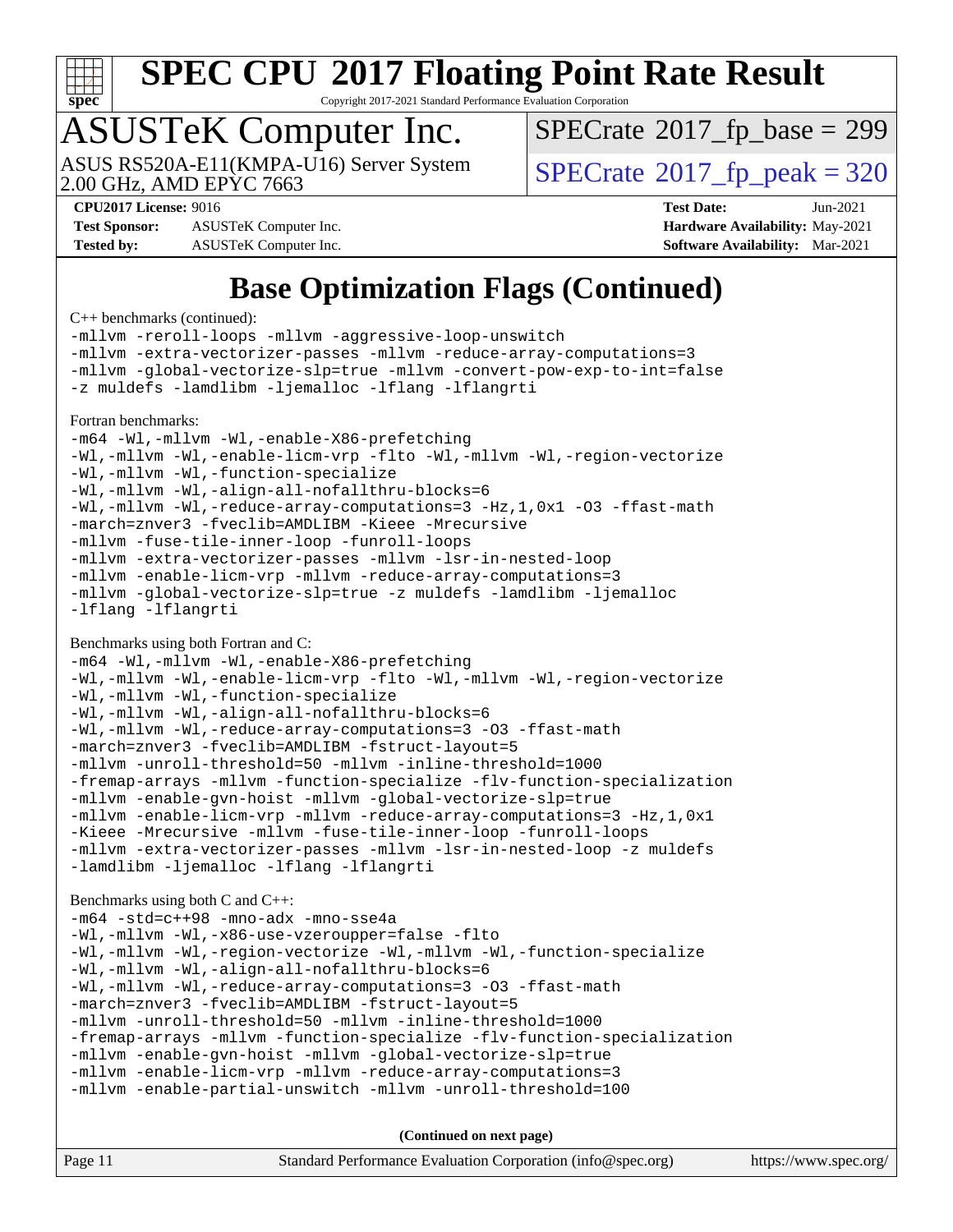

Copyright 2017-2021 Standard Performance Evaluation Corporation

### ASUSTeK Computer Inc.

ASUS RS520A-E11(KMPA-U16) Server System<br>2.00 GHz, AMD EPYC 7663

 $SPECTate$ <sup>®</sup>[2017\\_fp\\_base =](http://www.spec.org/auto/cpu2017/Docs/result-fields.html#SPECrate2017fpbase) 299

**[CPU2017 License:](http://www.spec.org/auto/cpu2017/Docs/result-fields.html#CPU2017License)** 9016 **[Test Date:](http://www.spec.org/auto/cpu2017/Docs/result-fields.html#TestDate)** Jun-2021

**[Test Sponsor:](http://www.spec.org/auto/cpu2017/Docs/result-fields.html#TestSponsor)** ASUSTeK Computer Inc. **[Hardware Availability:](http://www.spec.org/auto/cpu2017/Docs/result-fields.html#HardwareAvailability)** May-2021 **[Tested by:](http://www.spec.org/auto/cpu2017/Docs/result-fields.html#Testedby)** ASUSTeK Computer Inc. **[Software Availability:](http://www.spec.org/auto/cpu2017/Docs/result-fields.html#SoftwareAvailability)** Mar-2021

 $SPECTate<sup>®</sup>2017_fp_peak = 320$  $SPECTate<sup>®</sup>2017_fp_peak = 320$  $SPECTate<sup>®</sup>2017_fp_peak = 320$ 

### **[Base Optimization Flags \(Continued\)](http://www.spec.org/auto/cpu2017/Docs/result-fields.html#BaseOptimizationFlags)**

[Benchmarks using both C and C++](http://www.spec.org/auto/cpu2017/Docs/result-fields.html#BenchmarksusingbothCandCXX) (continued):

[-finline-aggressive](http://www.spec.org/cpu2017/results/res2021q3/cpu2017-20210705-27718.flags.html#user_CC_CXXbase_F-finline-aggressive) [-mllvm -loop-unswitch-threshold=200000](http://www.spec.org/cpu2017/results/res2021q3/cpu2017-20210705-27718.flags.html#user_CC_CXXbase_F-loop-unswitch-threshold_f9a82ae3270e55b5fbf79d0d96ee93606b73edbbe527d20b18b7bff1a3a146ad50cfc7454c5297978340ae9213029016a7d16221274d672d3f7f42ed25274e1d) [-mllvm -reroll-loops](http://www.spec.org/cpu2017/results/res2021q3/cpu2017-20210705-27718.flags.html#user_CC_CXXbase_F-reroll-loops) [-mllvm -aggressive-loop-unswitch](http://www.spec.org/cpu2017/results/res2021q3/cpu2017-20210705-27718.flags.html#user_CC_CXXbase_F-aggressive-loop-unswitch_abd8177005d493f9a81f88ae32814acdc0422950e54bc53b0605c538e2e7549eb43d48c826089056b98aa2f0c142dc7ed1401fa1c97db9286a8c3ff748437b59) [-mllvm -extra-vectorizer-passes](http://www.spec.org/cpu2017/results/res2021q3/cpu2017-20210705-27718.flags.html#user_CC_CXXbase_F-extra-vectorizer-passes_4bb9f90681e045f5ce38050c5c48e52c5a95ed819cbc44e12f6b389a91a38f1bfb7d9f51b06906bf2bd7ccd881019f6383c418982c71e3a142c10a060056d555) [-mllvm -convert-pow-exp-to-int=false](http://www.spec.org/cpu2017/results/res2021q3/cpu2017-20210705-27718.flags.html#user_CC_CXXbase_F-convert-pow-exp-to-int_48075d7f300181d7350b7c152e089ba974e4acf53c583458eae87b0ecd6f9aa5a8546e2797aca77a784d497b972647cfd65b81c02996ee1106af5ba1043433c1) [-z muldefs](http://www.spec.org/cpu2017/results/res2021q3/cpu2017-20210705-27718.flags.html#user_CC_CXXbase_aocc-muldefs) [-lamdlibm](http://www.spec.org/cpu2017/results/res2021q3/cpu2017-20210705-27718.flags.html#user_CC_CXXbase_F-lamdlibm) [-ljemalloc](http://www.spec.org/cpu2017/results/res2021q3/cpu2017-20210705-27718.flags.html#user_CC_CXXbase_jemalloc-lib) [-lflang](http://www.spec.org/cpu2017/results/res2021q3/cpu2017-20210705-27718.flags.html#user_CC_CXXbase_F-lflang) [-lflangrti](http://www.spec.org/cpu2017/results/res2021q3/cpu2017-20210705-27718.flags.html#user_CC_CXXbase_F-lflangrti)

#### [Benchmarks using Fortran, C, and C++:](http://www.spec.org/auto/cpu2017/Docs/result-fields.html#BenchmarksusingFortranCandCXX)

[-m64](http://www.spec.org/cpu2017/results/res2021q3/cpu2017-20210705-27718.flags.html#user_CC_CXX_FCbase_F-m64) [-std=c++98](http://www.spec.org/cpu2017/results/res2021q3/cpu2017-20210705-27718.flags.html#user_CC_CXX_FCbase_std-cpp) [-mno-adx](http://www.spec.org/cpu2017/results/res2021q3/cpu2017-20210705-27718.flags.html#user_CC_CXX_FCbase_F-mno-adx) [-mno-sse4a](http://www.spec.org/cpu2017/results/res2021q3/cpu2017-20210705-27718.flags.html#user_CC_CXX_FCbase_F-mno-sse4a) [-Wl,-mllvm -Wl,-x86-use-vzeroupper=false](http://www.spec.org/cpu2017/results/res2021q3/cpu2017-20210705-27718.flags.html#user_CC_CXX_FCbase_F-use-vzeroupper_f792211b0552b0142c11cf651c85f88d7eca3e3e6d4ab29ab8b0b7be9c7d83df7aebb846b5dded1424ec84d39acb59d058815f97bc3ae9de4ba00ee4e2945c83) [-flto](http://www.spec.org/cpu2017/results/res2021q3/cpu2017-20210705-27718.flags.html#user_CC_CXX_FCbase_aocc-flto) [-Wl,-mllvm -Wl,-region-vectorize](http://www.spec.org/cpu2017/results/res2021q3/cpu2017-20210705-27718.flags.html#user_CC_CXX_FCbase_F-region-vectorize_fb6c6b5aa293c88efc6c7c2b52b20755e943585b1fe8658c35afef78727fff56e1a56891413c30e36b8e2a6f9a71126986319243e80eb6110b78b288f533c52b) [-Wl,-mllvm -Wl,-function-specialize](http://www.spec.org/cpu2017/results/res2021q3/cpu2017-20210705-27718.flags.html#user_CC_CXX_FCbase_F-function-specialize_7e7e661e57922243ee67c9a1251cb8910e607325179a0ce7f2884e09a6f5d4a5ef0ae4f37e8a2a11c95fc48e931f06dc2b6016f14b511fcb441e048bef1b065a) [-Wl,-mllvm -Wl,-align-all-nofallthru-blocks=6](http://www.spec.org/cpu2017/results/res2021q3/cpu2017-20210705-27718.flags.html#user_CC_CXX_FCbase_F-align-all-nofallthru-blocks) [-Wl,-mllvm -Wl,-reduce-array-computations=3](http://www.spec.org/cpu2017/results/res2021q3/cpu2017-20210705-27718.flags.html#user_CC_CXX_FCbase_F-reduce-array-computations_b882aefe7a5dda4e33149f6299762b9a720dace3e498e13756f4c04e5a19edf5315c1f3993de2e61ec41e8c206231f84e05da7040e1bb5d69ba27d10a12507e4) [-O3](http://www.spec.org/cpu2017/results/res2021q3/cpu2017-20210705-27718.flags.html#user_CC_CXX_FCbase_F-O3) [-ffast-math](http://www.spec.org/cpu2017/results/res2021q3/cpu2017-20210705-27718.flags.html#user_CC_CXX_FCbase_aocc-ffast-math) [-march=znver3](http://www.spec.org/cpu2017/results/res2021q3/cpu2017-20210705-27718.flags.html#user_CC_CXX_FCbase_aocc-march) [-fveclib=AMDLIBM](http://www.spec.org/cpu2017/results/res2021q3/cpu2017-20210705-27718.flags.html#user_CC_CXX_FCbase_F-fveclib) [-fstruct-layout=5](http://www.spec.org/cpu2017/results/res2021q3/cpu2017-20210705-27718.flags.html#user_CC_CXX_FCbase_F-struct-layout) [-mllvm -unroll-threshold=50](http://www.spec.org/cpu2017/results/res2021q3/cpu2017-20210705-27718.flags.html#user_CC_CXX_FCbase_F-unroll-threshold_458874500b2c105d6d5cb4d7a611c40e2b16e9e3d26b355fea72d644c3673b4de4b3932662f0ed3dbec75c491a13da2d2ca81180bd779dc531083ef1e1e549dc) [-mllvm -inline-threshold=1000](http://www.spec.org/cpu2017/results/res2021q3/cpu2017-20210705-27718.flags.html#user_CC_CXX_FCbase_F-inline-threshold_b7832241b0a6397e4ecdbaf0eb7defdc10f885c2a282fa3240fdc99844d543fda39cf8a4a9dccf68cf19b5438ac3b455264f478df15da0f4988afa40d8243bab) [-fremap-arrays](http://www.spec.org/cpu2017/results/res2021q3/cpu2017-20210705-27718.flags.html#user_CC_CXX_FCbase_F-fremap-arrays) [-mllvm -function-specialize](http://www.spec.org/cpu2017/results/res2021q3/cpu2017-20210705-27718.flags.html#user_CC_CXX_FCbase_F-function-specialize_233b3bdba86027f1b094368157e481c5bc59f40286dc25bfadc1858dcd5745c24fd30d5f188710db7fea399bcc9f44a80b3ce3aacc70a8870250c3ae5e1f35b8) [-flv-function-specialization](http://www.spec.org/cpu2017/results/res2021q3/cpu2017-20210705-27718.flags.html#user_CC_CXX_FCbase_F-flv-function-specialization) [-mllvm -enable-gvn-hoist](http://www.spec.org/cpu2017/results/res2021q3/cpu2017-20210705-27718.flags.html#user_CC_CXX_FCbase_F-enable-gvn-hoist_e5856354646dd6ca1333a0ad99b817e4cf8932b91b82809fd8fd47ceff7b22a89eba5c98fd3e3fa5200368fd772cec3dd56abc3c8f7b655a71b9f9848dddedd5) [-mllvm -global-vectorize-slp=true](http://www.spec.org/cpu2017/results/res2021q3/cpu2017-20210705-27718.flags.html#user_CC_CXX_FCbase_F-global-vectorize-slp_f701c289ed3fc79483844cad3672606d268e3123d2651e764a36e57810b634b30ff7af25c43ce4288d0e4c1cc47ba156fce6ed971bc0d0e53c4c557f353d3dec) [-mllvm -enable-licm-vrp](http://www.spec.org/cpu2017/results/res2021q3/cpu2017-20210705-27718.flags.html#user_CC_CXX_FCbase_F-enable-licm-vrp_82fd83574dee81d8c8043a1355024a53ba7c23d449242d72368fd778ae4cd8625fb6c8e473e88c632367ccc13b0c321b9a13b8db897fcfc1592cf0205fd356b5) [-mllvm -reduce-array-computations=3](http://www.spec.org/cpu2017/results/res2021q3/cpu2017-20210705-27718.flags.html#user_CC_CXX_FCbase_F-reduce-array-computations) [-mllvm -enable-partial-unswitch](http://www.spec.org/cpu2017/results/res2021q3/cpu2017-20210705-27718.flags.html#user_CC_CXX_FCbase_F-enable-partial-unswitch_6e1c33f981d77963b1eaf834973128a7f33ce3f8e27f54689656697a35e89dcc875281e0e6283d043e32f367dcb605ba0e307a92e830f7e326789fa6c61b35d3) [-mllvm -unroll-threshold=100](http://www.spec.org/cpu2017/results/res2021q3/cpu2017-20210705-27718.flags.html#user_CC_CXX_FCbase_F-unroll-threshold) [-finline-aggressive](http://www.spec.org/cpu2017/results/res2021q3/cpu2017-20210705-27718.flags.html#user_CC_CXX_FCbase_F-finline-aggressive) [-mllvm -loop-unswitch-threshold=200000](http://www.spec.org/cpu2017/results/res2021q3/cpu2017-20210705-27718.flags.html#user_CC_CXX_FCbase_F-loop-unswitch-threshold_f9a82ae3270e55b5fbf79d0d96ee93606b73edbbe527d20b18b7bff1a3a146ad50cfc7454c5297978340ae9213029016a7d16221274d672d3f7f42ed25274e1d) [-mllvm -reroll-loops](http://www.spec.org/cpu2017/results/res2021q3/cpu2017-20210705-27718.flags.html#user_CC_CXX_FCbase_F-reroll-loops) [-mllvm -aggressive-loop-unswitch](http://www.spec.org/cpu2017/results/res2021q3/cpu2017-20210705-27718.flags.html#user_CC_CXX_FCbase_F-aggressive-loop-unswitch_abd8177005d493f9a81f88ae32814acdc0422950e54bc53b0605c538e2e7549eb43d48c826089056b98aa2f0c142dc7ed1401fa1c97db9286a8c3ff748437b59) [-mllvm -extra-vectorizer-passes](http://www.spec.org/cpu2017/results/res2021q3/cpu2017-20210705-27718.flags.html#user_CC_CXX_FCbase_F-extra-vectorizer-passes_4bb9f90681e045f5ce38050c5c48e52c5a95ed819cbc44e12f6b389a91a38f1bfb7d9f51b06906bf2bd7ccd881019f6383c418982c71e3a142c10a060056d555) [-mllvm -convert-pow-exp-to-int=false](http://www.spec.org/cpu2017/results/res2021q3/cpu2017-20210705-27718.flags.html#user_CC_CXX_FCbase_F-convert-pow-exp-to-int_48075d7f300181d7350b7c152e089ba974e4acf53c583458eae87b0ecd6f9aa5a8546e2797aca77a784d497b972647cfd65b81c02996ee1106af5ba1043433c1) [-Hz,1,0x1](http://www.spec.org/cpu2017/results/res2021q3/cpu2017-20210705-27718.flags.html#user_CC_CXX_FCbase_F-save-array-metadata) [-Kieee](http://www.spec.org/cpu2017/results/res2021q3/cpu2017-20210705-27718.flags.html#user_CC_CXX_FCbase_F-kieee) [-Mrecursive](http://www.spec.org/cpu2017/results/res2021q3/cpu2017-20210705-27718.flags.html#user_CC_CXX_FCbase_F-mrecursive) [-mllvm -fuse-tile-inner-loop](http://www.spec.org/cpu2017/results/res2021q3/cpu2017-20210705-27718.flags.html#user_CC_CXX_FCbase_F-fuse-tile-inner-loop_a96ec74f3ab7113ca948afab2f7df720fdaa7c20bd316986c0fe40ef5f82f2613ee26bde25c6cf421f527cd549c2b0b12b7e2cdf22e7a5a52600673d8851f1df) [-funroll-loops](http://www.spec.org/cpu2017/results/res2021q3/cpu2017-20210705-27718.flags.html#user_CC_CXX_FCbase_aocc-unroll-loops) [-mllvm -lsr-in-nested-loop](http://www.spec.org/cpu2017/results/res2021q3/cpu2017-20210705-27718.flags.html#user_CC_CXX_FCbase_F-lsr-in-nested-loop_73f878522b3ccb742989d8e6de767863b372c2128b38f859376ee3fb883bc58dcc0955f53f856eb534bcc3be9d53927141e78ef6b7f1398bb0518a7b833043eb) [-z muldefs](http://www.spec.org/cpu2017/results/res2021q3/cpu2017-20210705-27718.flags.html#user_CC_CXX_FCbase_aocc-muldefs) [-lamdlibm](http://www.spec.org/cpu2017/results/res2021q3/cpu2017-20210705-27718.flags.html#user_CC_CXX_FCbase_F-lamdlibm) [-ljemalloc](http://www.spec.org/cpu2017/results/res2021q3/cpu2017-20210705-27718.flags.html#user_CC_CXX_FCbase_jemalloc-lib) [-lflang](http://www.spec.org/cpu2017/results/res2021q3/cpu2017-20210705-27718.flags.html#user_CC_CXX_FCbase_F-lflang) [-lflangrti](http://www.spec.org/cpu2017/results/res2021q3/cpu2017-20210705-27718.flags.html#user_CC_CXX_FCbase_F-lflangrti)

#### **[Base Other Flags](http://www.spec.org/auto/cpu2017/Docs/result-fields.html#BaseOtherFlags)**

[C benchmarks](http://www.spec.org/auto/cpu2017/Docs/result-fields.html#Cbenchmarks): [-Wno-unused-command-line-argument](http://www.spec.org/cpu2017/results/res2021q3/cpu2017-20210705-27718.flags.html#user_CCbase_F-Wno-unused-command-line-argument)

[C++ benchmarks:](http://www.spec.org/auto/cpu2017/Docs/result-fields.html#CXXbenchmarks) [-Wno-unused-command-line-argument](http://www.spec.org/cpu2017/results/res2021q3/cpu2017-20210705-27718.flags.html#user_CXXbase_F-Wno-unused-command-line-argument)

[Fortran benchmarks](http://www.spec.org/auto/cpu2017/Docs/result-fields.html#Fortranbenchmarks): [-Wno-unused-command-line-argument](http://www.spec.org/cpu2017/results/res2021q3/cpu2017-20210705-27718.flags.html#user_FCbase_F-Wno-unused-command-line-argument)

[Benchmarks using both Fortran and C](http://www.spec.org/auto/cpu2017/Docs/result-fields.html#BenchmarksusingbothFortranandC): [-Wno-unused-command-line-argument](http://www.spec.org/cpu2017/results/res2021q3/cpu2017-20210705-27718.flags.html#user_CC_FCbase_F-Wno-unused-command-line-argument)

[Benchmarks using both C and C++](http://www.spec.org/auto/cpu2017/Docs/result-fields.html#BenchmarksusingbothCandCXX): [-Wno-unused-command-line-argument](http://www.spec.org/cpu2017/results/res2021q3/cpu2017-20210705-27718.flags.html#user_CC_CXXbase_F-Wno-unused-command-line-argument)

[Benchmarks using Fortran, C, and C++:](http://www.spec.org/auto/cpu2017/Docs/result-fields.html#BenchmarksusingFortranCandCXX) [-Wno-unused-command-line-argument](http://www.spec.org/cpu2017/results/res2021q3/cpu2017-20210705-27718.flags.html#user_CC_CXX_FCbase_F-Wno-unused-command-line-argument)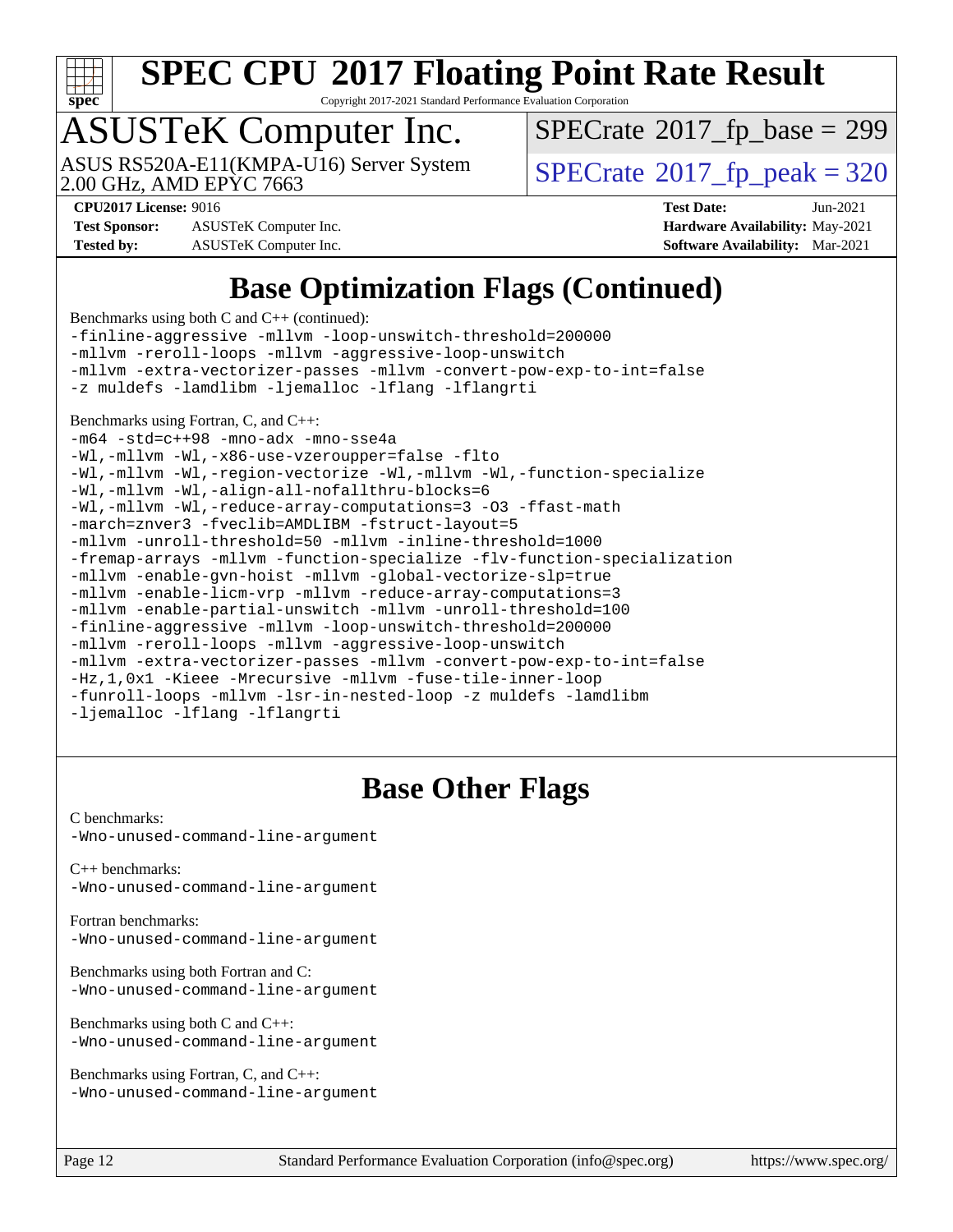

Copyright 2017-2021 Standard Performance Evaluation Corporation

### ASUSTeK Computer Inc.

ASUS RS520A-E11(KMPA-U16) Server System<br>2.00 GHz, AMD EPYC 7663

 $SPECTate$ <sup>®</sup>[2017\\_fp\\_base =](http://www.spec.org/auto/cpu2017/Docs/result-fields.html#SPECrate2017fpbase) 299

 $SPECTate<sup>®</sup>2017_fp_peak = 320$  $SPECTate<sup>®</sup>2017_fp_peak = 320$  $SPECTate<sup>®</sup>2017_fp_peak = 320$ 

**[Test Sponsor:](http://www.spec.org/auto/cpu2017/Docs/result-fields.html#TestSponsor)** ASUSTeK Computer Inc. **[Hardware Availability:](http://www.spec.org/auto/cpu2017/Docs/result-fields.html#HardwareAvailability)** May-2021 **[Tested by:](http://www.spec.org/auto/cpu2017/Docs/result-fields.html#Testedby)** ASUSTeK Computer Inc. **[Software Availability:](http://www.spec.org/auto/cpu2017/Docs/result-fields.html#SoftwareAvailability)** Mar-2021

**[CPU2017 License:](http://www.spec.org/auto/cpu2017/Docs/result-fields.html#CPU2017License)** 9016 **[Test Date:](http://www.spec.org/auto/cpu2017/Docs/result-fields.html#TestDate)** Jun-2021

#### **[Peak Compiler Invocation](http://www.spec.org/auto/cpu2017/Docs/result-fields.html#PeakCompilerInvocation)**

[C benchmarks](http://www.spec.org/auto/cpu2017/Docs/result-fields.html#Cbenchmarks): [clang](http://www.spec.org/cpu2017/results/res2021q3/cpu2017-20210705-27718.flags.html#user_CCpeak_clang-c)

[C++ benchmarks](http://www.spec.org/auto/cpu2017/Docs/result-fields.html#CXXbenchmarks): [clang++](http://www.spec.org/cpu2017/results/res2021q3/cpu2017-20210705-27718.flags.html#user_CXXpeak_clang-cpp)

[Fortran benchmarks:](http://www.spec.org/auto/cpu2017/Docs/result-fields.html#Fortranbenchmarks) [flang](http://www.spec.org/cpu2017/results/res2021q3/cpu2017-20210705-27718.flags.html#user_FCpeak_flang)

[Benchmarks using both Fortran and C](http://www.spec.org/auto/cpu2017/Docs/result-fields.html#BenchmarksusingbothFortranandC): [flang](http://www.spec.org/cpu2017/results/res2021q3/cpu2017-20210705-27718.flags.html#user_CC_FCpeak_flang) [clang](http://www.spec.org/cpu2017/results/res2021q3/cpu2017-20210705-27718.flags.html#user_CC_FCpeak_clang-c)

[Benchmarks using both C and C++:](http://www.spec.org/auto/cpu2017/Docs/result-fields.html#BenchmarksusingbothCandCXX) [clang++](http://www.spec.org/cpu2017/results/res2021q3/cpu2017-20210705-27718.flags.html#user_CC_CXXpeak_clang-cpp) [clang](http://www.spec.org/cpu2017/results/res2021q3/cpu2017-20210705-27718.flags.html#user_CC_CXXpeak_clang-c)

[Benchmarks using Fortran, C, and C++](http://www.spec.org/auto/cpu2017/Docs/result-fields.html#BenchmarksusingFortranCandCXX): [clang++](http://www.spec.org/cpu2017/results/res2021q3/cpu2017-20210705-27718.flags.html#user_CC_CXX_FCpeak_clang-cpp) [clang](http://www.spec.org/cpu2017/results/res2021q3/cpu2017-20210705-27718.flags.html#user_CC_CXX_FCpeak_clang-c) [flang](http://www.spec.org/cpu2017/results/res2021q3/cpu2017-20210705-27718.flags.html#user_CC_CXX_FCpeak_flang)

#### **[Peak Portability Flags](http://www.spec.org/auto/cpu2017/Docs/result-fields.html#PeakPortabilityFlags)**

Same as Base Portability Flags

#### **[Peak Optimization Flags](http://www.spec.org/auto/cpu2017/Docs/result-fields.html#PeakOptimizationFlags)**

[C benchmarks](http://www.spec.org/auto/cpu2017/Docs/result-fields.html#Cbenchmarks):

519.lbm\_r: basepeak = yes

```
 538.imagick_r: -m64 -flto -Wl,-mllvm -Wl,-function-specialize
-Wl,-mllvm -Wl,-align-all-nofallthru-blocks=6
-Wl,-mllvm -Wl,-reduce-array-computations=3 -Ofast
-march=znver3 -fveclib=AMDLIBM -fstruct-layout=7
-mllvm -unroll-threshold=50 -fremap-arrays
-flv-function-specialization -mllvm -inline-threshold=1000
-mllvm -enable-gvn-hoist -mllvm -global-vectorize-slp=true
-mllvm -function-specialize -mllvm -enable-licm-vrp
-mllvm -reduce-array-computations=3 -lamdlibm -ljemalloc
```

```
 544.nab_r: -m64 -flto -Wl,-mllvm -Wl,-region-vectorize
-Wl,-mllvm -Wl,-function-specialize -Ofast -march=znver3
-fveclib=AMDLIBM -fstruct-layout=7
-mllvm -unroll-threshold=50 -fremap-arrays
```
**(Continued on next page)**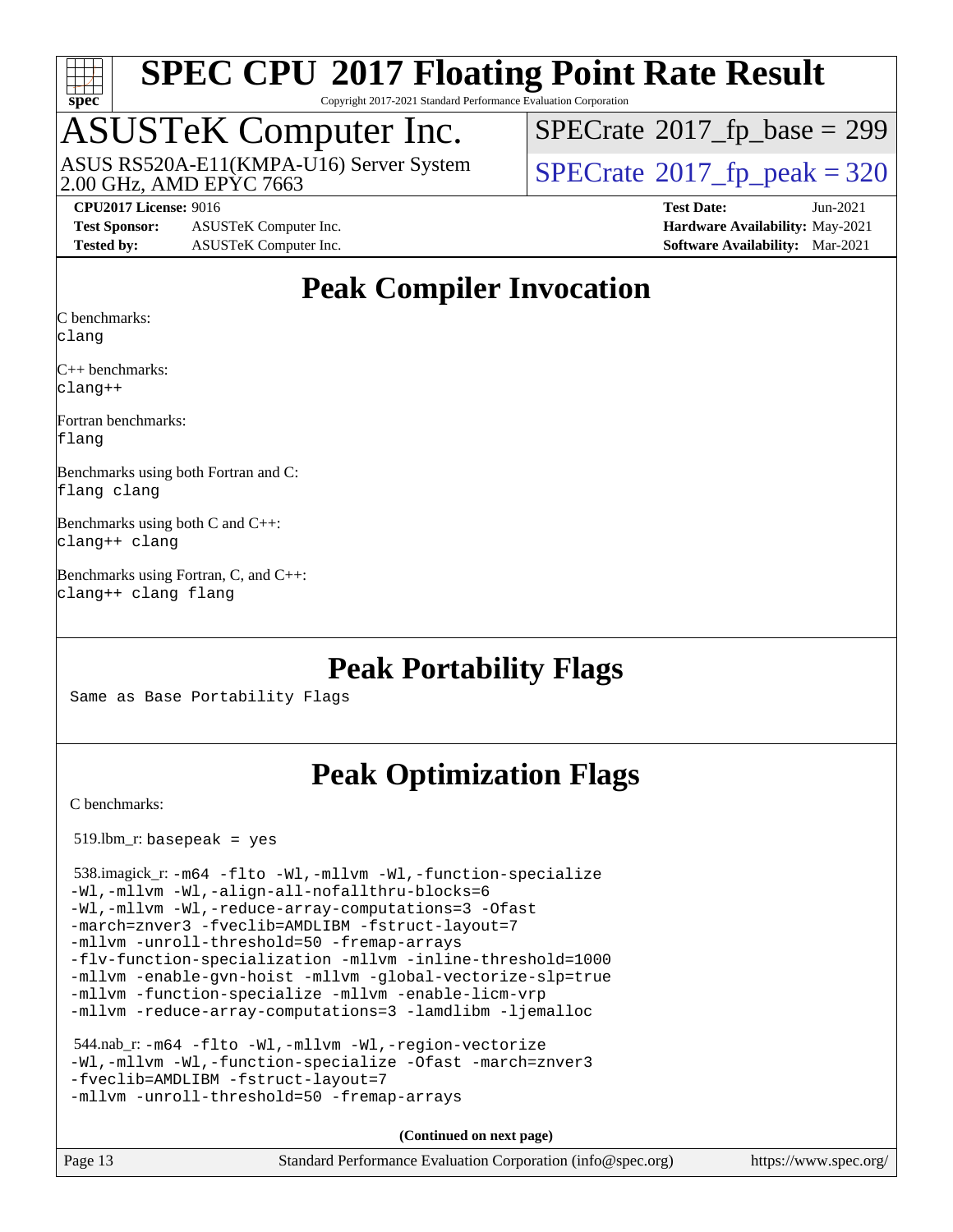

Copyright 2017-2021 Standard Performance Evaluation Corporation

### ASUSTeK Computer Inc.

2.00 GHz, AMD EPYC 7663 ASUS RS520A-E11(KMPA-U16) Server System  $\vert$  [SPECrate](http://www.spec.org/auto/cpu2017/Docs/result-fields.html#SPECrate2017fppeak)®[2017\\_fp\\_peak = 3](http://www.spec.org/auto/cpu2017/Docs/result-fields.html#SPECrate2017fppeak)20

 $SPECTate$ <sup>®</sup>[2017\\_fp\\_base =](http://www.spec.org/auto/cpu2017/Docs/result-fields.html#SPECrate2017fpbase) 299

**[Test Sponsor:](http://www.spec.org/auto/cpu2017/Docs/result-fields.html#TestSponsor)** ASUSTeK Computer Inc. **[Hardware Availability:](http://www.spec.org/auto/cpu2017/Docs/result-fields.html#HardwareAvailability)** May-2021 **[Tested by:](http://www.spec.org/auto/cpu2017/Docs/result-fields.html#Testedby)** ASUSTeK Computer Inc. **[Software Availability:](http://www.spec.org/auto/cpu2017/Docs/result-fields.html#SoftwareAvailability)** Mar-2021

**[CPU2017 License:](http://www.spec.org/auto/cpu2017/Docs/result-fields.html#CPU2017License)** 9016 **[Test Date:](http://www.spec.org/auto/cpu2017/Docs/result-fields.html#TestDate)** Jun-2021

### **[Peak Optimization Flags \(Continued\)](http://www.spec.org/auto/cpu2017/Docs/result-fields.html#PeakOptimizationFlags)**

544.nab\_r (continued):

[-flv-function-specialization](http://www.spec.org/cpu2017/results/res2021q3/cpu2017-20210705-27718.flags.html#user_peakCOPTIMIZE544_nab_r_F-flv-function-specialization) [-mllvm -inline-threshold=1000](http://www.spec.org/cpu2017/results/res2021q3/cpu2017-20210705-27718.flags.html#user_peakCOPTIMIZE544_nab_r_F-inline-threshold_b7832241b0a6397e4ecdbaf0eb7defdc10f885c2a282fa3240fdc99844d543fda39cf8a4a9dccf68cf19b5438ac3b455264f478df15da0f4988afa40d8243bab) [-mllvm -enable-gvn-hoist](http://www.spec.org/cpu2017/results/res2021q3/cpu2017-20210705-27718.flags.html#user_peakCOPTIMIZE544_nab_r_F-enable-gvn-hoist_e5856354646dd6ca1333a0ad99b817e4cf8932b91b82809fd8fd47ceff7b22a89eba5c98fd3e3fa5200368fd772cec3dd56abc3c8f7b655a71b9f9848dddedd5) [-mllvm -global-vectorize-slp=true](http://www.spec.org/cpu2017/results/res2021q3/cpu2017-20210705-27718.flags.html#user_peakCOPTIMIZE544_nab_r_F-global-vectorize-slp_f701c289ed3fc79483844cad3672606d268e3123d2651e764a36e57810b634b30ff7af25c43ce4288d0e4c1cc47ba156fce6ed971bc0d0e53c4c557f353d3dec) [-mllvm -function-specialize](http://www.spec.org/cpu2017/results/res2021q3/cpu2017-20210705-27718.flags.html#user_peakCOPTIMIZE544_nab_r_F-function-specialize_233b3bdba86027f1b094368157e481c5bc59f40286dc25bfadc1858dcd5745c24fd30d5f188710db7fea399bcc9f44a80b3ce3aacc70a8870250c3ae5e1f35b8) [-mllvm -enable-licm-vrp](http://www.spec.org/cpu2017/results/res2021q3/cpu2017-20210705-27718.flags.html#user_peakCOPTIMIZE544_nab_r_F-enable-licm-vrp_82fd83574dee81d8c8043a1355024a53ba7c23d449242d72368fd778ae4cd8625fb6c8e473e88c632367ccc13b0c321b9a13b8db897fcfc1592cf0205fd356b5) [-mllvm -reduce-array-computations=3](http://www.spec.org/cpu2017/results/res2021q3/cpu2017-20210705-27718.flags.html#user_peakCOPTIMIZE544_nab_r_F-reduce-array-computations) [-lamdlibm](http://www.spec.org/cpu2017/results/res2021q3/cpu2017-20210705-27718.flags.html#user_peakEXTRA_LIBS544_nab_r_F-lamdlibm) [-ljemalloc](http://www.spec.org/cpu2017/results/res2021q3/cpu2017-20210705-27718.flags.html#user_peakEXTRA_LIBS544_nab_r_jemalloc-lib)

[C++ benchmarks:](http://www.spec.org/auto/cpu2017/Docs/result-fields.html#CXXbenchmarks)

 508.namd\_r: [-m64](http://www.spec.org/cpu2017/results/res2021q3/cpu2017-20210705-27718.flags.html#user_peakCXXLD508_namd_r_F-m64) [-std=c++98](http://www.spec.org/cpu2017/results/res2021q3/cpu2017-20210705-27718.flags.html#user_peakCXX508_namd_r_std-cpp) [-mno-adx](http://www.spec.org/cpu2017/results/res2021q3/cpu2017-20210705-27718.flags.html#user_peakCXX508_namd_r_F-mno-adx) [-mno-sse4a](http://www.spec.org/cpu2017/results/res2021q3/cpu2017-20210705-27718.flags.html#user_peakCXX508_namd_r_F-mno-sse4a) [-Wl,-mllvm -Wl,-x86-use-vzeroupper=false](http://www.spec.org/cpu2017/results/res2021q3/cpu2017-20210705-27718.flags.html#user_peakLDCXXFLAGS508_namd_r_F-use-vzeroupper_f792211b0552b0142c11cf651c85f88d7eca3e3e6d4ab29ab8b0b7be9c7d83df7aebb846b5dded1424ec84d39acb59d058815f97bc3ae9de4ba00ee4e2945c83) [-Wl,-mllvm -Wl,-enable-licm-vrp](http://www.spec.org/cpu2017/results/res2021q3/cpu2017-20210705-27718.flags.html#user_peakLDCXXFLAGS508_namd_r_F-enable-licm-vrp_65c4fc69039207ec88421e1591ba3bbf2ac715c2f390cac268ece6f40ae7757bd65f971ef38c9b70aedd2bf37e4037d3d64a7fe88db6aed78b6f244274772259) [-flto](http://www.spec.org/cpu2017/results/res2021q3/cpu2017-20210705-27718.flags.html#user_peakCXXOPTIMIZEEXTRA_LDFLAGS508_namd_r_aocc-flto) [-Wl,-mllvm -Wl,-function-specialize](http://www.spec.org/cpu2017/results/res2021q3/cpu2017-20210705-27718.flags.html#user_peakEXTRA_LDFLAGS508_namd_r_F-function-specialize_7e7e661e57922243ee67c9a1251cb8910e607325179a0ce7f2884e09a6f5d4a5ef0ae4f37e8a2a11c95fc48e931f06dc2b6016f14b511fcb441e048bef1b065a) [-Wl,-mllvm -Wl,-align-all-nofallthru-blocks=6](http://www.spec.org/cpu2017/results/res2021q3/cpu2017-20210705-27718.flags.html#user_peakEXTRA_LDFLAGS508_namd_r_F-align-all-nofallthru-blocks) [-Wl,-mllvm -Wl,-reduce-array-computations=3](http://www.spec.org/cpu2017/results/res2021q3/cpu2017-20210705-27718.flags.html#user_peakEXTRA_LDFLAGS508_namd_r_F-reduce-array-computations_b882aefe7a5dda4e33149f6299762b9a720dace3e498e13756f4c04e5a19edf5315c1f3993de2e61ec41e8c206231f84e05da7040e1bb5d69ba27d10a12507e4) [-Ofast](http://www.spec.org/cpu2017/results/res2021q3/cpu2017-20210705-27718.flags.html#user_peakCXXOPTIMIZE508_namd_r_aocc-Ofast) [-march=znver3](http://www.spec.org/cpu2017/results/res2021q3/cpu2017-20210705-27718.flags.html#user_peakCXXOPTIMIZE508_namd_r_aocc-march) [-fveclib=AMDLIBM](http://www.spec.org/cpu2017/results/res2021q3/cpu2017-20210705-27718.flags.html#user_peakCXXOPTIMIZE508_namd_r_F-fveclib) [-finline-aggressive](http://www.spec.org/cpu2017/results/res2021q3/cpu2017-20210705-27718.flags.html#user_peakCXXOPTIMIZE508_namd_r_F-finline-aggressive) [-mllvm -unroll-threshold=100](http://www.spec.org/cpu2017/results/res2021q3/cpu2017-20210705-27718.flags.html#user_peakCXXOPTIMIZE508_namd_r_F-unroll-threshold) [-flv-function-specialization](http://www.spec.org/cpu2017/results/res2021q3/cpu2017-20210705-27718.flags.html#user_peakCXXOPTIMIZE508_namd_r_F-flv-function-specialization) [-mllvm -enable-licm-vrp](http://www.spec.org/cpu2017/results/res2021q3/cpu2017-20210705-27718.flags.html#user_peakCXXOPTIMIZE508_namd_r_F-enable-licm-vrp_82fd83574dee81d8c8043a1355024a53ba7c23d449242d72368fd778ae4cd8625fb6c8e473e88c632367ccc13b0c321b9a13b8db897fcfc1592cf0205fd356b5) [-mllvm -reroll-loops](http://www.spec.org/cpu2017/results/res2021q3/cpu2017-20210705-27718.flags.html#user_peakCXXOPTIMIZE508_namd_r_F-reroll-loops) [-mllvm -aggressive-loop-unswitch](http://www.spec.org/cpu2017/results/res2021q3/cpu2017-20210705-27718.flags.html#user_peakCXXOPTIMIZE508_namd_r_F-aggressive-loop-unswitch_abd8177005d493f9a81f88ae32814acdc0422950e54bc53b0605c538e2e7549eb43d48c826089056b98aa2f0c142dc7ed1401fa1c97db9286a8c3ff748437b59) [-mllvm -reduce-array-computations=3](http://www.spec.org/cpu2017/results/res2021q3/cpu2017-20210705-27718.flags.html#user_peakCXXOPTIMIZE508_namd_r_F-reduce-array-computations) [-mllvm -global-vectorize-slp=true](http://www.spec.org/cpu2017/results/res2021q3/cpu2017-20210705-27718.flags.html#user_peakCXXOPTIMIZE508_namd_r_F-global-vectorize-slp_f701c289ed3fc79483844cad3672606d268e3123d2651e764a36e57810b634b30ff7af25c43ce4288d0e4c1cc47ba156fce6ed971bc0d0e53c4c557f353d3dec) [-lamdlibm](http://www.spec.org/cpu2017/results/res2021q3/cpu2017-20210705-27718.flags.html#user_peakEXTRA_LIBS508_namd_r_F-lamdlibm) [-ljemalloc](http://www.spec.org/cpu2017/results/res2021q3/cpu2017-20210705-27718.flags.html#user_peakEXTRA_LIBS508_namd_r_jemalloc-lib) 510.parest\_r: [-m64](http://www.spec.org/cpu2017/results/res2021q3/cpu2017-20210705-27718.flags.html#user_peakCXXLD510_parest_r_F-m64) [-std=c++98](http://www.spec.org/cpu2017/results/res2021q3/cpu2017-20210705-27718.flags.html#user_peakCXX510_parest_r_std-cpp) [-mno-adx](http://www.spec.org/cpu2017/results/res2021q3/cpu2017-20210705-27718.flags.html#user_peakCXX510_parest_r_F-mno-adx) [-mno-sse4a](http://www.spec.org/cpu2017/results/res2021q3/cpu2017-20210705-27718.flags.html#user_peakCXX510_parest_r_F-mno-sse4a) [-Wl,-mllvm -Wl,-x86-use-vzeroupper=false](http://www.spec.org/cpu2017/results/res2021q3/cpu2017-20210705-27718.flags.html#user_peakLDCXXFLAGS510_parest_r_F-use-vzeroupper_f792211b0552b0142c11cf651c85f88d7eca3e3e6d4ab29ab8b0b7be9c7d83df7aebb846b5dded1424ec84d39acb59d058815f97bc3ae9de4ba00ee4e2945c83) [-Wl,-mllvm -Wl,-enable-licm-vrp](http://www.spec.org/cpu2017/results/res2021q3/cpu2017-20210705-27718.flags.html#user_peakLDCXXFLAGS510_parest_r_F-enable-licm-vrp_65c4fc69039207ec88421e1591ba3bbf2ac715c2f390cac268ece6f40ae7757bd65f971ef38c9b70aedd2bf37e4037d3d64a7fe88db6aed78b6f244274772259) [-flto](http://www.spec.org/cpu2017/results/res2021q3/cpu2017-20210705-27718.flags.html#user_peakCXXOPTIMIZEEXTRA_LDFLAGS510_parest_r_aocc-flto) [-Wl,-mllvm -Wl,-suppress-fmas](http://www.spec.org/cpu2017/results/res2021q3/cpu2017-20210705-27718.flags.html#user_peakEXTRA_LDFLAGS510_parest_r_F-suppress-fmas_f00f00630e4a059e8af9c161e9bbf420bcf19890a7f99d5933525e66aa4b0bb3ab2339d2b12d97d3a5f5d271e839fe9c109938e91fe06230fb53651590cfa1e8) [-Wl,-mllvm -Wl,-function-specialize](http://www.spec.org/cpu2017/results/res2021q3/cpu2017-20210705-27718.flags.html#user_peakEXTRA_LDFLAGS510_parest_r_F-function-specialize_7e7e661e57922243ee67c9a1251cb8910e607325179a0ce7f2884e09a6f5d4a5ef0ae4f37e8a2a11c95fc48e931f06dc2b6016f14b511fcb441e048bef1b065a) [-Ofast](http://www.spec.org/cpu2017/results/res2021q3/cpu2017-20210705-27718.flags.html#user_peakCXXOPTIMIZE510_parest_r_aocc-Ofast) [-march=znver3](http://www.spec.org/cpu2017/results/res2021q3/cpu2017-20210705-27718.flags.html#user_peakCXXOPTIMIZE510_parest_r_aocc-march) [-fveclib=AMDLIBM](http://www.spec.org/cpu2017/results/res2021q3/cpu2017-20210705-27718.flags.html#user_peakCXXOPTIMIZE510_parest_r_F-fveclib) [-finline-aggressive](http://www.spec.org/cpu2017/results/res2021q3/cpu2017-20210705-27718.flags.html#user_peakCXXOPTIMIZE510_parest_r_F-finline-aggressive) [-mllvm -unroll-threshold=100](http://www.spec.org/cpu2017/results/res2021q3/cpu2017-20210705-27718.flags.html#user_peakCXXOPTIMIZE510_parest_r_F-unroll-threshold) [-flv-function-specialization](http://www.spec.org/cpu2017/results/res2021q3/cpu2017-20210705-27718.flags.html#user_peakCXXOPTIMIZE510_parest_r_F-flv-function-specialization) [-mllvm -enable-licm-vrp](http://www.spec.org/cpu2017/results/res2021q3/cpu2017-20210705-27718.flags.html#user_peakCXXOPTIMIZE510_parest_r_F-enable-licm-vrp_82fd83574dee81d8c8043a1355024a53ba7c23d449242d72368fd778ae4cd8625fb6c8e473e88c632367ccc13b0c321b9a13b8db897fcfc1592cf0205fd356b5) [-mllvm -reroll-loops](http://www.spec.org/cpu2017/results/res2021q3/cpu2017-20210705-27718.flags.html#user_peakCXXOPTIMIZE510_parest_r_F-reroll-loops) [-mllvm -aggressive-loop-unswitch](http://www.spec.org/cpu2017/results/res2021q3/cpu2017-20210705-27718.flags.html#user_peakCXXOPTIMIZE510_parest_r_F-aggressive-loop-unswitch_abd8177005d493f9a81f88ae32814acdc0422950e54bc53b0605c538e2e7549eb43d48c826089056b98aa2f0c142dc7ed1401fa1c97db9286a8c3ff748437b59) [-mllvm -reduce-array-computations=3](http://www.spec.org/cpu2017/results/res2021q3/cpu2017-20210705-27718.flags.html#user_peakCXXOPTIMIZE510_parest_r_F-reduce-array-computations) [-mllvm -global-vectorize-slp=true](http://www.spec.org/cpu2017/results/res2021q3/cpu2017-20210705-27718.flags.html#user_peakCXXOPTIMIZE510_parest_r_F-global-vectorize-slp_f701c289ed3fc79483844cad3672606d268e3123d2651e764a36e57810b634b30ff7af25c43ce4288d0e4c1cc47ba156fce6ed971bc0d0e53c4c557f353d3dec) [-lamdlibm](http://www.spec.org/cpu2017/results/res2021q3/cpu2017-20210705-27718.flags.html#user_peakEXTRA_LIBS510_parest_r_F-lamdlibm) [-ljemalloc](http://www.spec.org/cpu2017/results/res2021q3/cpu2017-20210705-27718.flags.html#user_peakEXTRA_LIBS510_parest_r_jemalloc-lib)

[Fortran benchmarks](http://www.spec.org/auto/cpu2017/Docs/result-fields.html#Fortranbenchmarks):

 $503.bwaves$  r: basepeak = yes

549.fotonik3d\_r: basepeak = yes

554.roms\_r: basepeak = yes

[Benchmarks using both Fortran and C](http://www.spec.org/auto/cpu2017/Docs/result-fields.html#BenchmarksusingbothFortranandC):

521.wrf\_r: basepeak = yes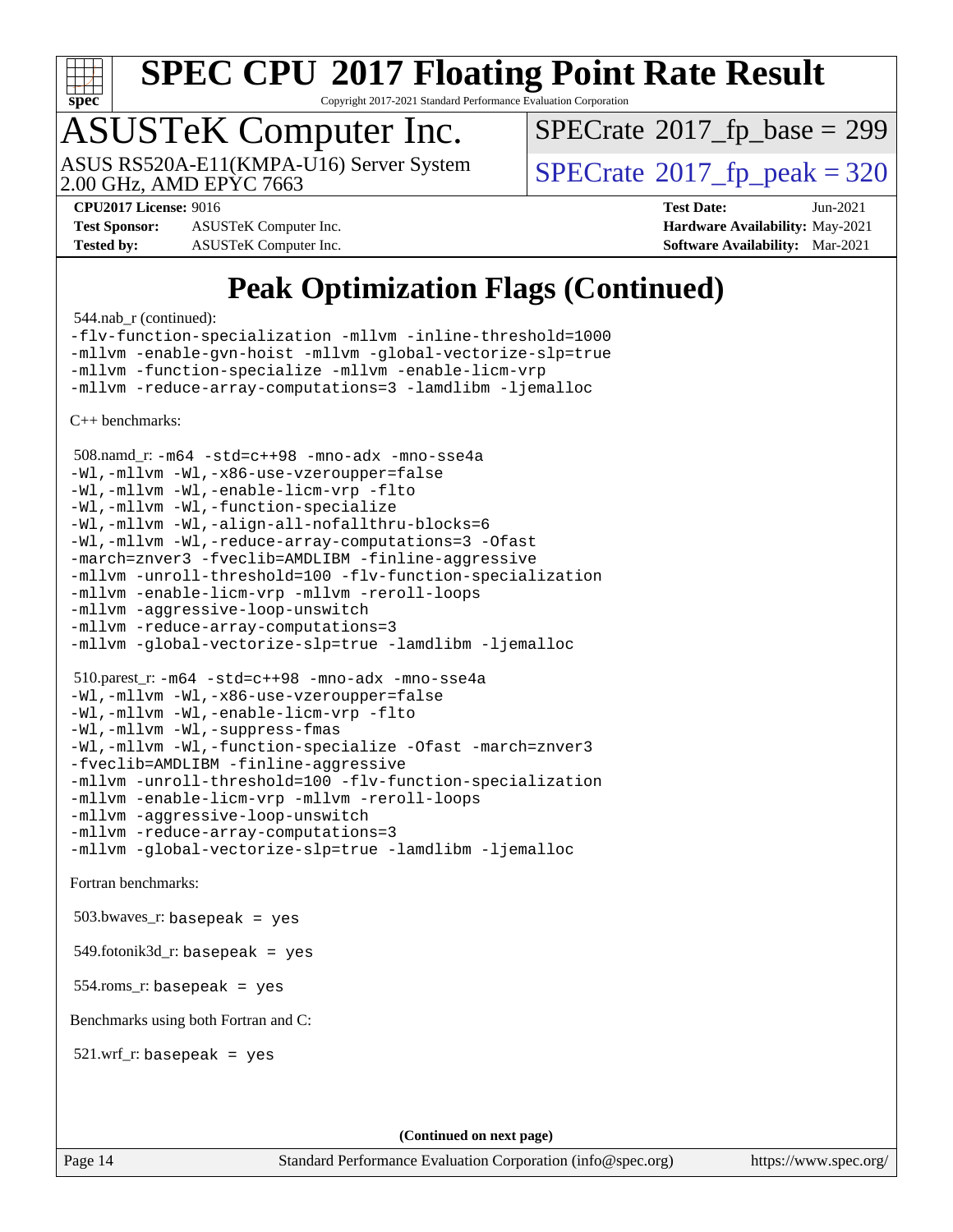

Copyright 2017-2021 Standard Performance Evaluation Corporation

# ASUSTeK Computer Inc.

 $SPECTate$ <sup>®</sup>[2017\\_fp\\_base =](http://www.spec.org/auto/cpu2017/Docs/result-fields.html#SPECrate2017fpbase) 299

2.00 GHz, AMD EPYC 7663

ASUS RS520A-E11(KMPA-U16) Server System  $\vert$  [SPECrate](http://www.spec.org/auto/cpu2017/Docs/result-fields.html#SPECrate2017fppeak)®[2017\\_fp\\_peak = 3](http://www.spec.org/auto/cpu2017/Docs/result-fields.html#SPECrate2017fppeak)20

**[Test Sponsor:](http://www.spec.org/auto/cpu2017/Docs/result-fields.html#TestSponsor)** ASUSTeK Computer Inc. **[Hardware Availability:](http://www.spec.org/auto/cpu2017/Docs/result-fields.html#HardwareAvailability)** May-2021 **[Tested by:](http://www.spec.org/auto/cpu2017/Docs/result-fields.html#Testedby)** ASUSTeK Computer Inc. **[Software Availability:](http://www.spec.org/auto/cpu2017/Docs/result-fields.html#SoftwareAvailability)** Mar-2021

**[CPU2017 License:](http://www.spec.org/auto/cpu2017/Docs/result-fields.html#CPU2017License)** 9016 **[Test Date:](http://www.spec.org/auto/cpu2017/Docs/result-fields.html#TestDate)** Jun-2021

### **[Peak Optimization Flags \(Continued\)](http://www.spec.org/auto/cpu2017/Docs/result-fields.html#PeakOptimizationFlags)**

```
 527.cam4_r: -m64 -Wl,-mllvm -Wl,-enable-X86-prefetching
-Wl,-mllvm -Wl,-enable-licm-vrp -flto
-Wl,-mllvm -Wl,-function-specialize
-Wl,-mllvm -Wl,-force-vector-interleave=1 -Ofast
-march=znver3 -fveclib=AMDLIBM -fstruct-layout=7
-mllvm -unroll-threshold=50 -fremap-arrays
-flv-function-specialization -mllvm -inline-threshold=1000
-mllvm -enable-gvn-hoist -mllvm -global-vectorize-slp=true
-mllvm -function-specialize -mllvm -enable-licm-vrp
-mllvm -reduce-array-computations=3 -O3 -ffast-math
-funroll-loops -mllvm -extra-vectorizer-passes
-mllvm -lsr-in-nested-loop -Mrecursive -lamdlibm
-ljemalloc -lflang -lflangrti
Benchmarks using both C and C++: 
-m64 -std=c++98 -mno-adx -mno-sse4a
-Wl,-mllvm -Wl,-x86-use-vzeroupper=false -Wl,-mllvm -Wl,-enable-licm-vrp
-flto -Wl,-mllvm -Wl,-function-specialize
-Wl,-mllvm -Wl,-align-all-nofallthru-blocks=6
-Wl,-mllvm -Wl,-reduce-array-computations=3 -Ofast -march=znver3
-fveclib=AMDLIBM -fstruct-layout=7 -mllvm -unroll-threshold=50
-fremap-arrays -flv-function-specialization
-mllvm -inline-threshold=1000 -mllvm -enable-gvn-hoist
-mllvm -global-vectorize-slp=true -mllvm -function-specialize
-mllvm -enable-licm-vrp -mllvm -reduce-array-computations=3
-finline-aggressive -mllvm -unroll-threshold=100 -mllvm -reroll-loops
-mllvm -aggressive-loop-unswitch -lamdlibm -ljemalloc
Benchmarks using Fortran, C, and C++: 
-m64 -std=c++98 -mno-adx -mno-sse4a
-Wl,-mllvm -Wl,-x86-use-vzeroupper=false -Wl,-mllvm -Wl,-enable-licm-vrp
-flto -Wl,-mllvm -Wl,-function-specialize
-Wl,-mllvm -Wl,-align-all-nofallthru-blocks=6
-Wl,-mllvm -Wl,-reduce-array-computations=3 -Ofast -march=znver3
-fveclib=AMDLIBM -fstruct-layout=7 -mllvm -unroll-threshold=50
-fremap-arrays -flv-function-specialization
-mllvm -inline-threshold=1000 -mllvm -enable-gvn-hoist
-mllvm -global-vectorize-slp=true -mllvm -function-specialize
-mllvm -enable-licm-vrp -mllvm -reduce-array-computations=3
-mllvm -unroll-threshold=100 -mllvm -loop-unswitch-threshold=200000
-finline-aggressive -mllvm -reroll-loops
-mllvm -aggressive-loop-unswitch -mllvm -extra-vectorizer-passes
-mllvm -convert-pow-exp-to-int=false -Kieee -Mrecursive -lamdlibm
-ljemalloc -lflang -lflangrti
```